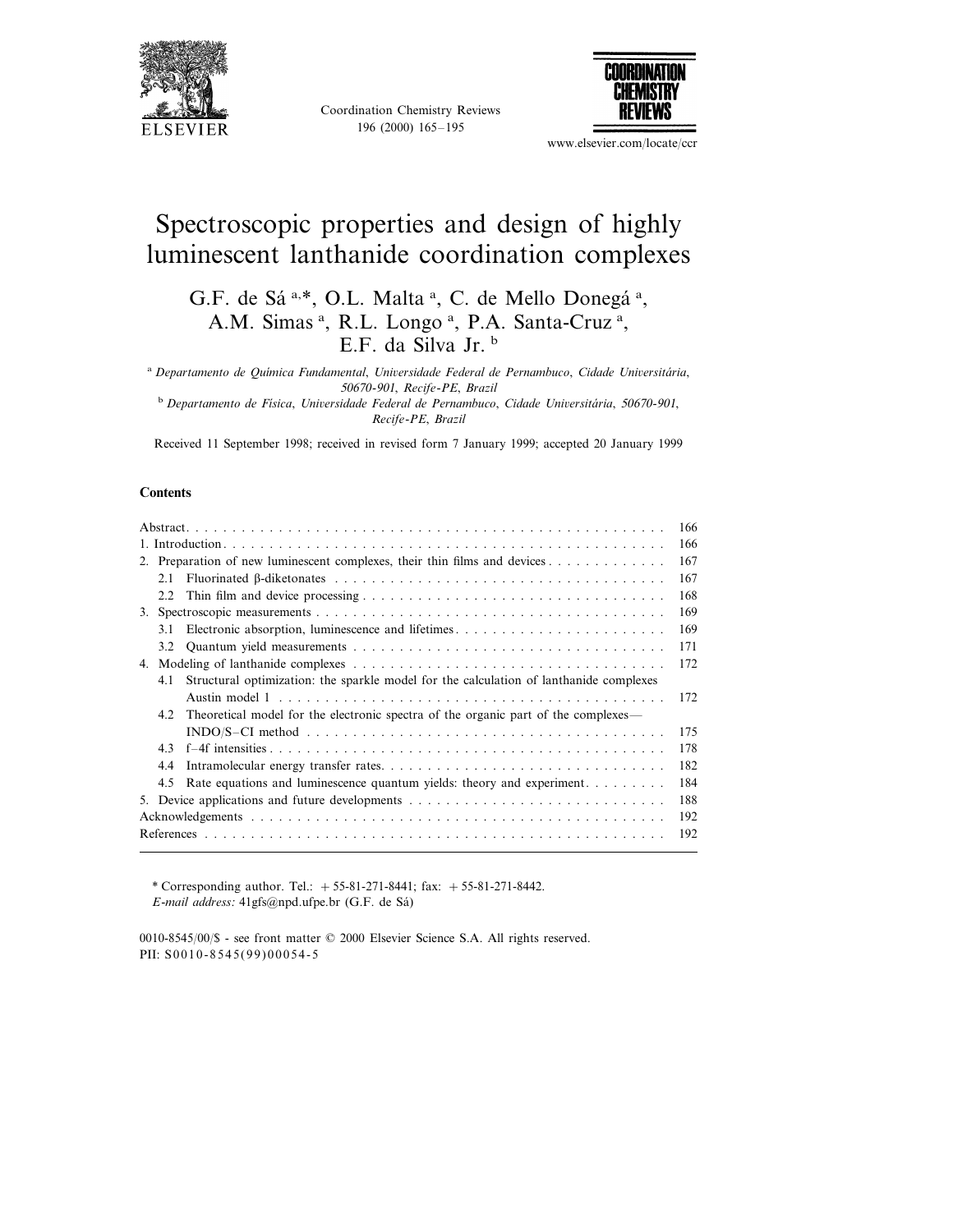#### **Abstract**

In this paper recent advances in the development of efficient light conversion molecular devices (LCMD) based on lanthanide complexes are reviewed, with emphasis on the work of our group. We have adopted a strategy based upon both theoretical and experimental (synthesis and methodological) investigations. The theoretical aspects are described in terms of the well known theory of 4f–4f transitions and a recently developed model of intramolecular energy transfer processes in lanthanide coordination compounds. The necessary structural data (coordination geometries and electronic structures of the organic parts of the compounds) are obtained from a sparkle model also recently developed. The results lead us to achieve a better understanding of the factors determining the quantum yields and other relevant properties of these complexes, establishing the basis of a framework for the modeling of new complexes which are promising LCMDs. In addition, the fluorinated compounds, which are sufficiently volatile and thermodynamically stable, are candidates for a number of applications. We illustrate their use as LCMDs devices for sensing UV radiation (dosimeter) and as antireflection coatings (ARC) on silicon solar cells with beneficial effects on device performance. © 2000 Elsevier Science S.A. All rights reserved.

*Keywords*: Lanthanide coordination; Light conversion molecular devices; Fluorinated compounds

## **1. Introduction**

Interest in the photophysical properties of lanthanide ion complexes has grown considerably since Lehn [1] proposed that such complexes could be seen as light conversion molecular devices (LCMDs), coining the term 'antenna effect' to denote the absorption, energy-transfer, emission sequence involving distinct absorbing (the ligand) and emitting (the lanthanide ion) components, thus overcoming the very small absorption coefficients of the lanthanide ions. The design of efficient lanthanide complexes has become an important research goal, being pursued by several groups  $[2-37,90,94-96,101,105-115]$ , working with many different classes of ligands (e.g. cryptands [4,16], podands [3,4,115], calixarenes [4,13,15,114], macrocyclic ligands [2,3,106–108], b-diketones [12,20,21,27–29,112,113], heterobiaryl ligands [9,10,105], carboxylic acid derivatives [105], terphenyl ligands [90,111], proteins [109], etc.). Most of the complexes investigated emit red or green light  $(Eu<sup>3+</sup>$  and Tb<sup>3+</sup> luminescence, respectively), but there are also complexes of different  $\text{Ln}^{3+}$  ions that luminesce in other spectral regions: near-IR (Yb<sup>3+</sup>, Nd<sup>3+</sup>, Er<sup>3+</sup> [18,19,107-109,111,113]), orange  $(Sm<sup>3+</sup>$  [111,112,114]), yellow  $(Dy<sup>3+</sup>$ [111,112,114]), blue  $(Tm^{3+} [20,21,111])$  or near-UV  $(Ce^{3+} [16], Gd^{3+} [16,17])$ .

Efficient LCMDs may find several applications, such as luminescent probes in biomedical assays  $[2-12]$  and time-resolved microscopy [9], fluorescent lighting [38], luminescent sensors for chemical species  $(H^+, O_2)$ , halide ions, OH<sup>-</sup>) [106], electroluminescent devices [39], UV dosimeters [37], or antireflection coatings for solar cells [36]. Besides the quantum yield of a LCMD, other aspects, such as light output, solubility, volatility, and photo-, thermal- and thermodynamic stabilities, may be critical to many applications, and must also be controlled.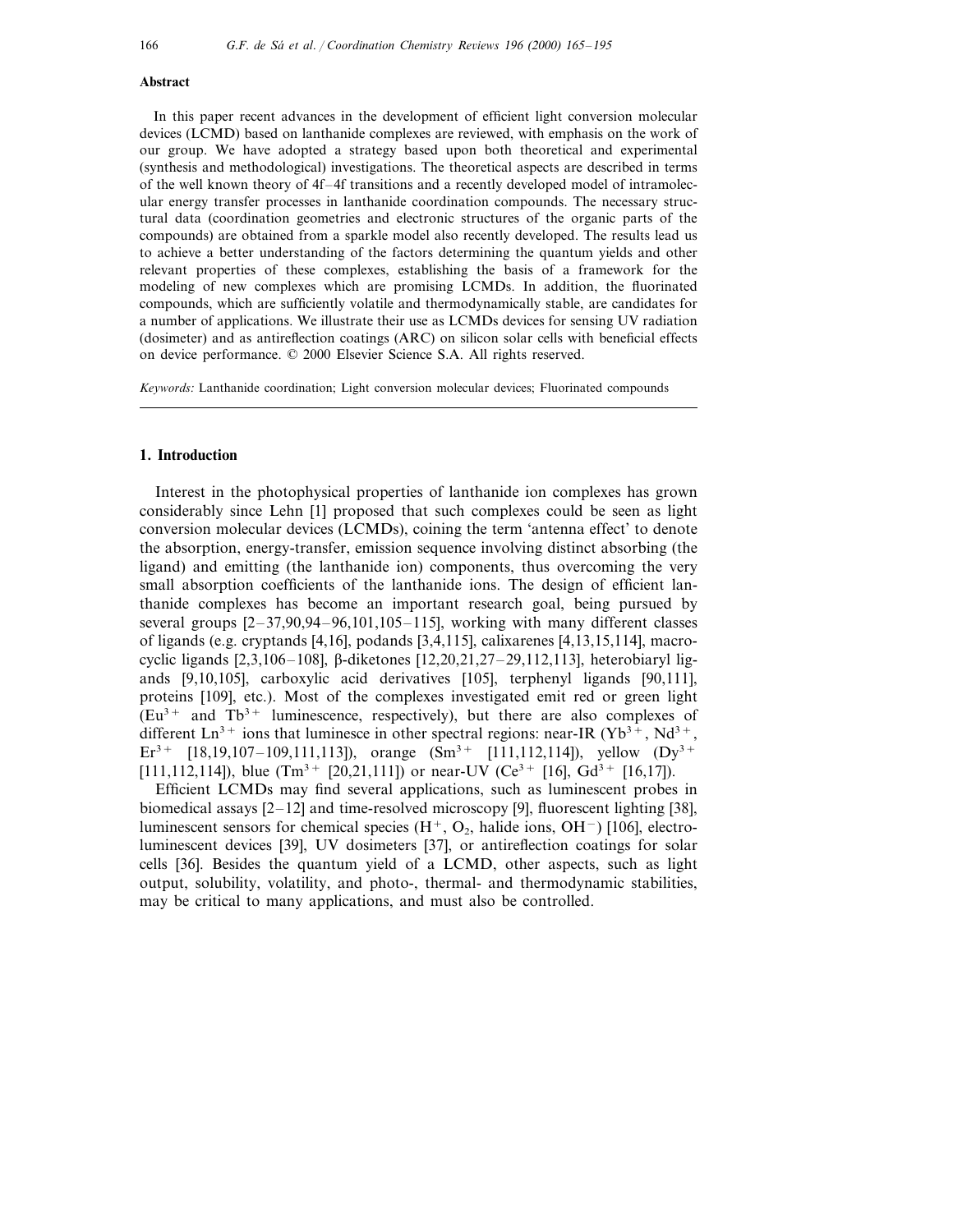In order to gain insight into the factors which determine the quantum yield and other relevant properties of lanthanide complexes our group has adopted an approach based upon both theoretical and experimental work, analysing qualitative and quantitative aspects [22–35]. Therefore, besides the synthesis and experimental investigation of the photophysical properties of a number of new lanthanide complexes, our group has been successfully developing theoretical models to determine the coordination geometry of a lanthanide complex [31,32,34], the position and nature of the ligand excited states in the complex [31,32,34], the 4f–4f intensity parameters [32], the ligand-to-lanthanide ion energy transfer rates [32], and the luminescence quantum yields [33].

The variety of  $\beta$ -diketones and adducting molecules which are available allowed the study of varying steric and electronic effects on the structure, luminescence, and efficiency of luminescence, which are of particular importance in the context of connecting modern theoretical ideas to discrete complexes. For example, the availability of complexes of known structure has enabled the theories related to band intensities and crystal field parameters to be tested and extended.

The molecular structure determination is the first step in the rationalization and prediction of the luminescent properties of these lanthanide compounds. The combination of the SMLC/AM1 (sparkle model for lanthanide complexes based on Austin model 1) method [50,52] for obtaining molecular structure with semi-empirical methods for electronic spectra calculations, such as the INDO/S–CI (intermediate neglect of differential overlap/spectroscopic–configuration interaction) method [54], has provided a valuable theoretical tool to study the effects of the ligands on the luminescent properties. The energy levels and transition moments, as well as other electronic properties determined by these combined methodologies, have been used to estimate the energy transfer rates between the ligands and the Ln(III) ion, allowing the calculation of the quantum yield for the luminescence processes [57].

Experimental and theoretical results have shown that the quantum yield of a lanthanide complex arises from a balance among the rates of several processes (e.g. ligand  $\rightarrow$  Ln<sup>3+</sup> energy transfer, multiphonon relaxation, back-transfer and crossover to charge-transfer states). The control of these rates, as well as of other relevant physical properties, has been accomplished by a thorough selection of ligands, allowing us to develop some promising LCMDs [24,27–29,33], with high room temperature quantum yields, leading to new applications [36,37].

## **2. Preparation of new luminescent complexes, their thin films and devices**

# 2.1. *Fluorinated*  $\beta$ *-diketonates*

We have investigated a large number of mixed complexes with general formulae Ln(L)<sub>3</sub>B, where Ln is Eu<sup>3+</sup> or Gd<sup>3+</sup>, L is a  $\beta$ -diketone [24,27,28,32-34] (e.g.  $bzac = 1$ -phenyl-1,3-butanedione;  $bfa = 4,4,4$ -trifluoro-1-phenyl-1,3-butanedione) and B is a Lewis base such as  $1,10$ -phenanthroline (phen),  $2,2$ '-bipyridine (bipy),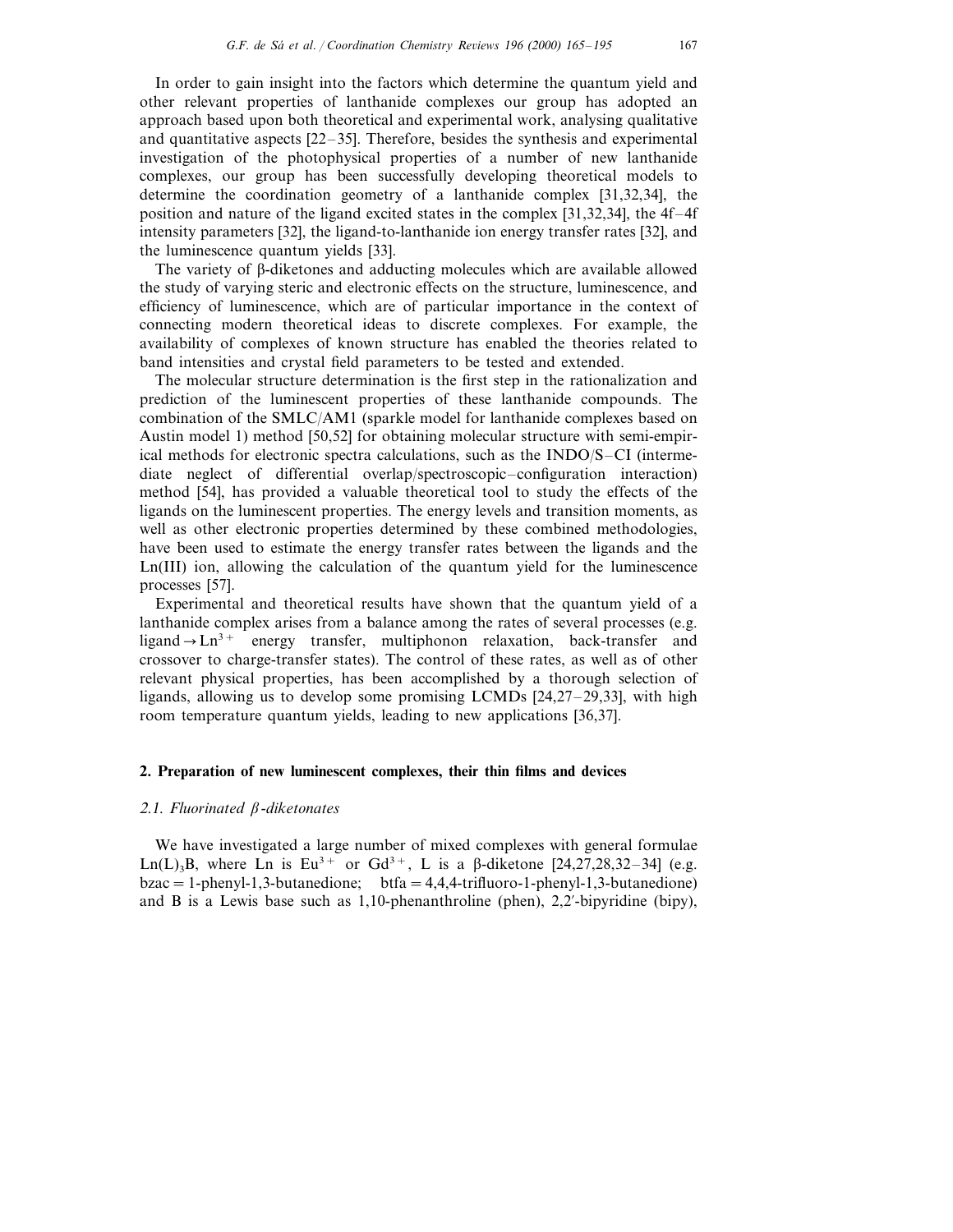2,2%:6%,2%%-terpyridine (terpy), and their *N*-oxide derivatives in the expectation that they would be kinetically more stable than their pyridine analogs and possibly present improved luminescence [89]. The hydrated compounds, where water molecules substitute for the B ligands, are also synthesised for comparison. The  $Gd^{3+}$  complexes were prepared in order to allow the determination of the ligands energy levels.

The synthetic procedure can be summarized as described below, although it may vary slightly depending on the ligands. Typically, the complexes  $Ln(L)$ <sub>3</sub>B were prepared by adding 40 ml of a warm ethanolic solution of ligand B (1 mmol) to an ethanolic solution containing 1 mmol of  $Ln(L)$ <sub>3</sub>2H<sub>2</sub>O. The precipitate was filtered, washed with ethanol and dried at  $80^{\circ}$ C over P<sub>2</sub>O<sub>5</sub> under reduced pressure (less than 1 mmHg). The hydrated complexes were prepared by adding 20 ml of an ethanolic solution of L (1 mmol) to 20 ml of a warm (ca.  $70^{\circ}$ C) aqueous ethanolic solution of Ln(ClO<sub>4</sub>)<sub>3</sub> (1 mmol) at pH 4–5. The pH was then adjusted to 6.5 with diluted NaOH aqueous solution. After refluxing for 4 h a precipitate was filtered, recrystallized in ethanol and dried at  $80^{\circ}$ C over P<sub>2</sub>O<sub>5</sub> under reduced pressure. The complexes were characterized by elemental analysis and IR vibrational spectroscopy and, in some cases, also by thermogravimetric analysis. The IR vibrational absorption spectra were measured on a Bruker IF566 FTIR spectrophotometer, using KBr pellet and Nujol mull techniques. The analytical and vibrational data are consistent with the proposed formulae. The vibrational spectra provide evidence that the metal ion is coordinated to the ligands via the  $C=O$  and N-O groups.

## 2.2. Thin film and device processing

The Eu(btfa)<sub>3</sub>bipy thin films used in the absorption, luminescence and lifetime measurements were prepared by the deposition of the complex on a slide of quartz substrate previously cleaned and degreased to assure proper film adhesion. Films with thickness ca. 30–90 nm were thermally co-evaporated from an alumina crucible onto the quartz substrate surface and photolithographically defined to form rectangular structures with an area of ca. 1 cm<sup>2</sup>. The thickness of the films was monitored during deposition by a quartz crystal thickness meter and by posterior ellipsometry measurements at several wavelengths to assure film quality and uniformity. The refractive index of the  $Eu(bta)$ , bipy thin films was determined by ellipsometry to be  $1.61 \pm 0.04$  at 632.8 nm.

To further test the optical properties of the Eu(btfa)<sub>3</sub>bipy thin films as potential candidate for use in silicon devices as antireflection coatings of solar cells, p-n junctions were fabricated using simple fabrication techniques [36]. Silicon wafers (100) p-type oriented (2 in. diameter) of 1  $\Omega$ cm resistivity were cleaned following a standard cleaning process [36], except for the last step, where the wafers were immersed in a 3% HF dip solution, prior to furnace loading. The p-n junctions were formed (after diffusion of a high concentration phosphorus silica glass spun onto specific regions of the wafer surface) in a Thermco MB-80 furnace at 1000°C for 70 min to a depth of ca. 1 m. Aluminum films ca. 200 nm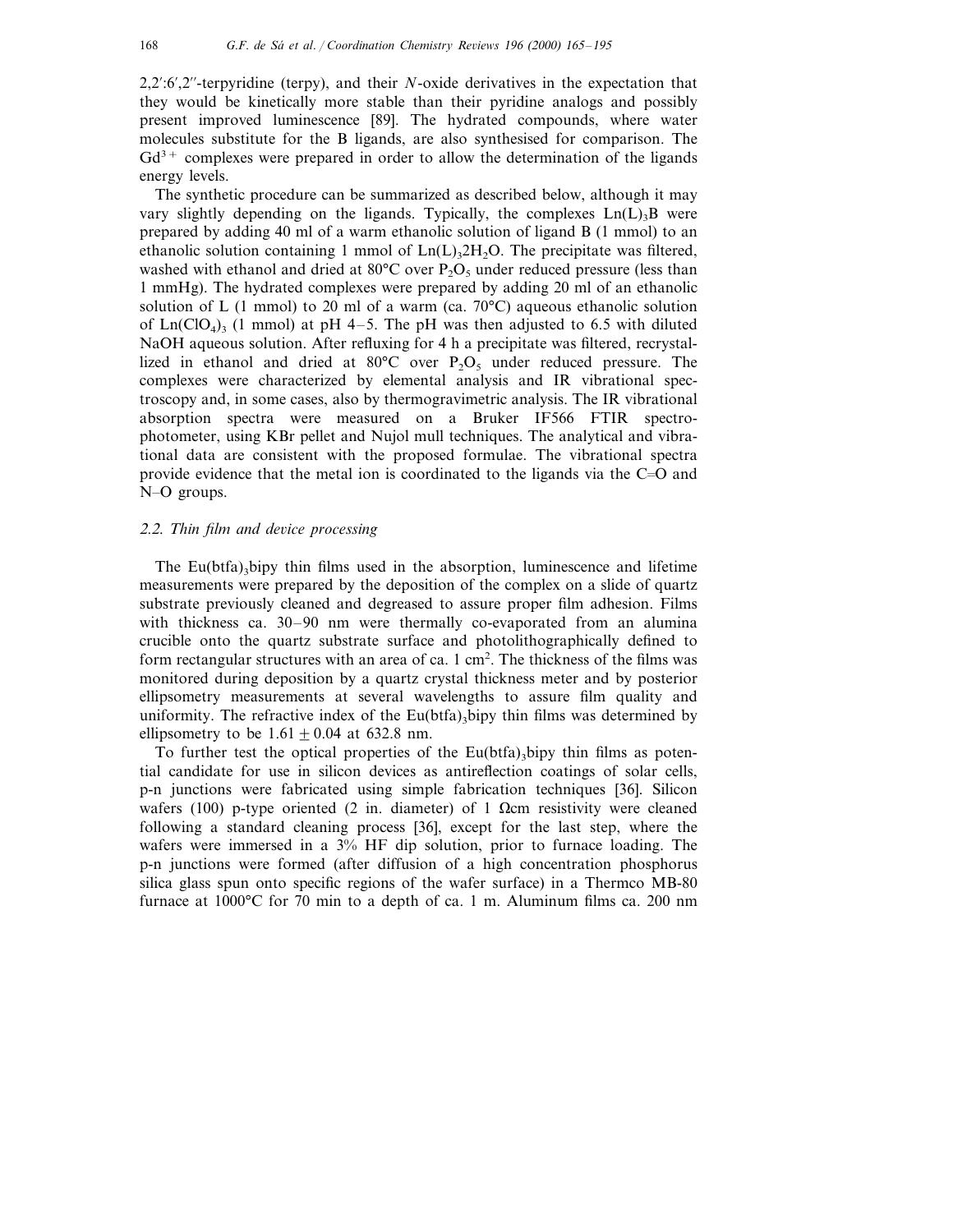# **3. Spectroscopic measurements**

thermal evaporation.

#### 3.1. *Electronic absorption*, *luminescence and lifetimes*

The UV–Vis absorption spectra were recorded with a Perkin–Elmer UV–Vis spectrophotometer Lambda 6 Model 2688–002, using  $10^{-4}$  M ethanolic solutions of the complexes. The bands observed in the absorption spectra of the complexes are ascribed to ligand-centered transitions. UV absorption spectra of the fluorinated complexes were also obtained in the solid state from thin films of thickness ranging from 400 to 600 nm.

The solid state photophysical properties of the complexes (viz.  $Eu^{3+}$  quantum yields, luminescence and excited state lifetimes at 300, 77, and in some cases, 4.2 K) were investigated for all the complexes. The luminescence spectra of europium and gadolinium complexes were obtained by scanninga1m double-grating Jobin-Yvon U-1000 monochromator. The excitation wavelengths were selected by a 0.25 m Jobin-Yvon H-10 monochromator, using a 150 W Xe–Hg lamp as the excitation source. The light detection was performed by a water-cooled RCA C31034 photomultiplier tube, the photocurrent signal being acquired through a EG&G discriminator model 1182 and digitally stored by a Jobin-Yvon Spectralink interface and a personal computer. This set-up allows for measurements at room temperature (298 K) and 77 K.

The excitation and luminescence spectra of some complexes were also obtained by using a SPEX Fluorolog DM3000F Spectrofluorometer with double-grating 0.22 m SPEX 1680 monochromators, and a 450 W Xe Lamp as the excitation source. This set-up is equipped with an Oxford LF205 liquid Helium flow cryostat, allowing for measurements down to 4.2 K. The spectra are corrected for the instrumental response. Excited state decay time and rise time measurements were performed at 298 K using a pulsed  $N_2$  laser as the excitation source. The luminescence was detected with a modified 1P28 photomultiplier tube, after dispersion through a 0.25 m monochromator. The signal was then analyzed on a fast oscilloscope. The temporal resolution of the overall system is ca. 50 ns.

The emission spectra and decay time measurements for the  $Gd^{3+}$  complexes allowed the identification of the lowest ligand triplet state in the complexes. As a representative example, the emission spectrum of  $G(d(bta)$ <sub>3</sub>phenNO at 77 K is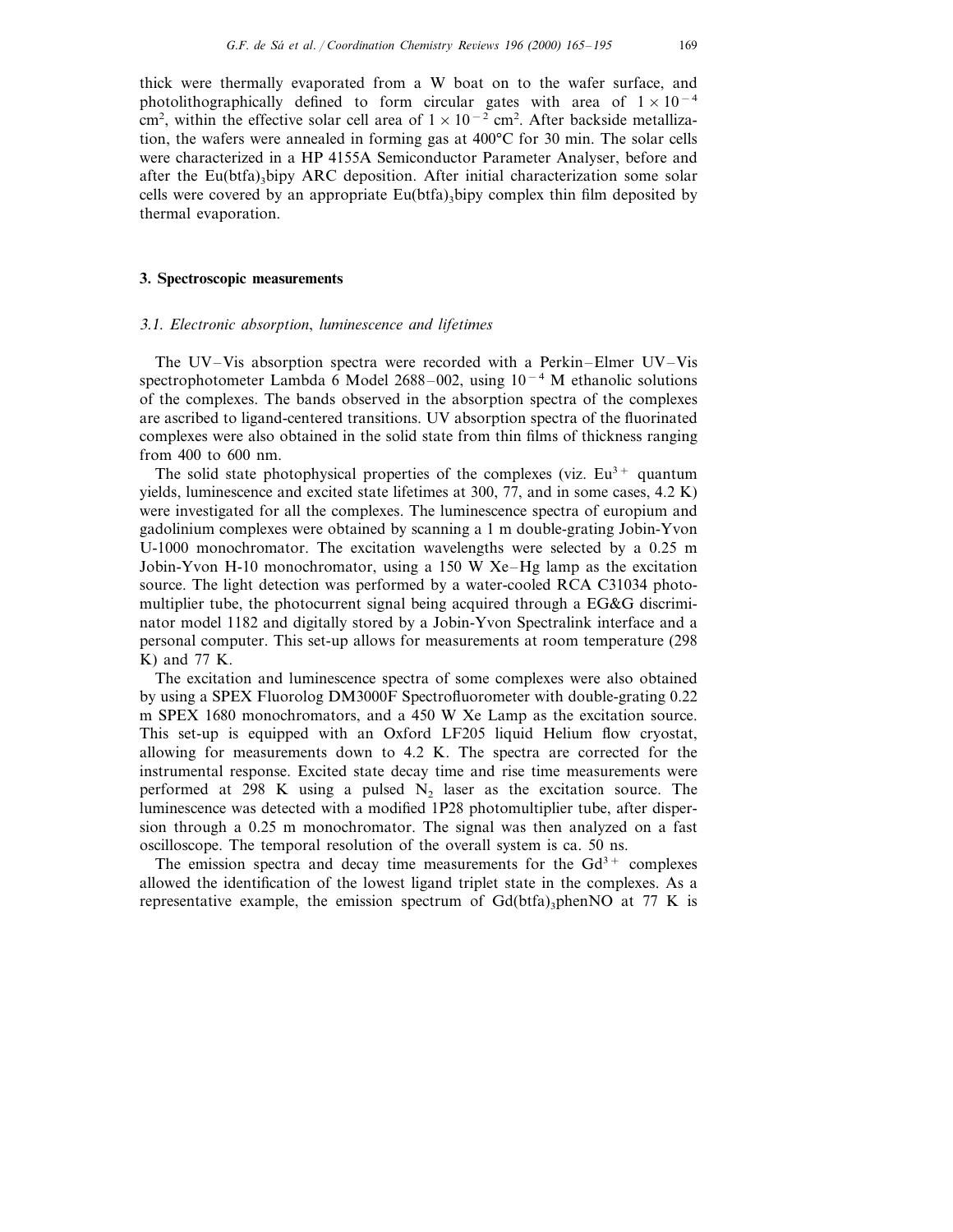

Fig. 1. The emission spectrum of Gd(btfa)<sub>3</sub>phenNO at 77 K, upon ligand excitation ( $\lambda_{\rm exc}=370$  nm).

shown in Fig. 1. The ligand phosphorescence is completely quenched at room temperature.

The luminescence spectra of the europium complexes upon ligand excitation consist of Eu<sup>3+</sup> emission lines only  $({}^{5}D_0 \rightarrow {}^{7}F_J$  transitions,  $J = 0-4$ ). Apart from intensity differences, the spectra are essentially identical at low temperatures. As an example, Figs. 2 and 3 show the luminescence spectra of  $Eu(bta)$ <sub>3</sub>phenNO at 300 K and at 4.2 K, respectively. The temperature dependence of the emission intensities can be quite large for some complexes. This will be discussed below, in conjunction with decay times and quantum yields for a few selected complexes.

The excitation spectra of the  ${}^5D_0$  emission of the Eu<sup>3+</sup> ion in the complexes indicate an efficient ligand-to-metal energy transfer, since the most intense feature in the spectrum is a broad band corresponding to transitions populating ligand-centered excited states (see Figs. 4 and 5).



Fig. 2. The luminescence spectrum of Eu(btfa)<sub>3</sub>phenNO at 300 K, upon ligand excitation (370 nm). The labels refer to the *J* values of the final level of the emission transition <sup>5</sup>D<sub>0</sub> $\rightarrow$ <sup>7</sup>F<sub>J</sub>. The inset shows the 5D  $\rightarrow$ <sup>7</sup>F<sub>1</sub> region magnified  $D_0 \rightarrow {}^7F_{0,1}$  region magnified.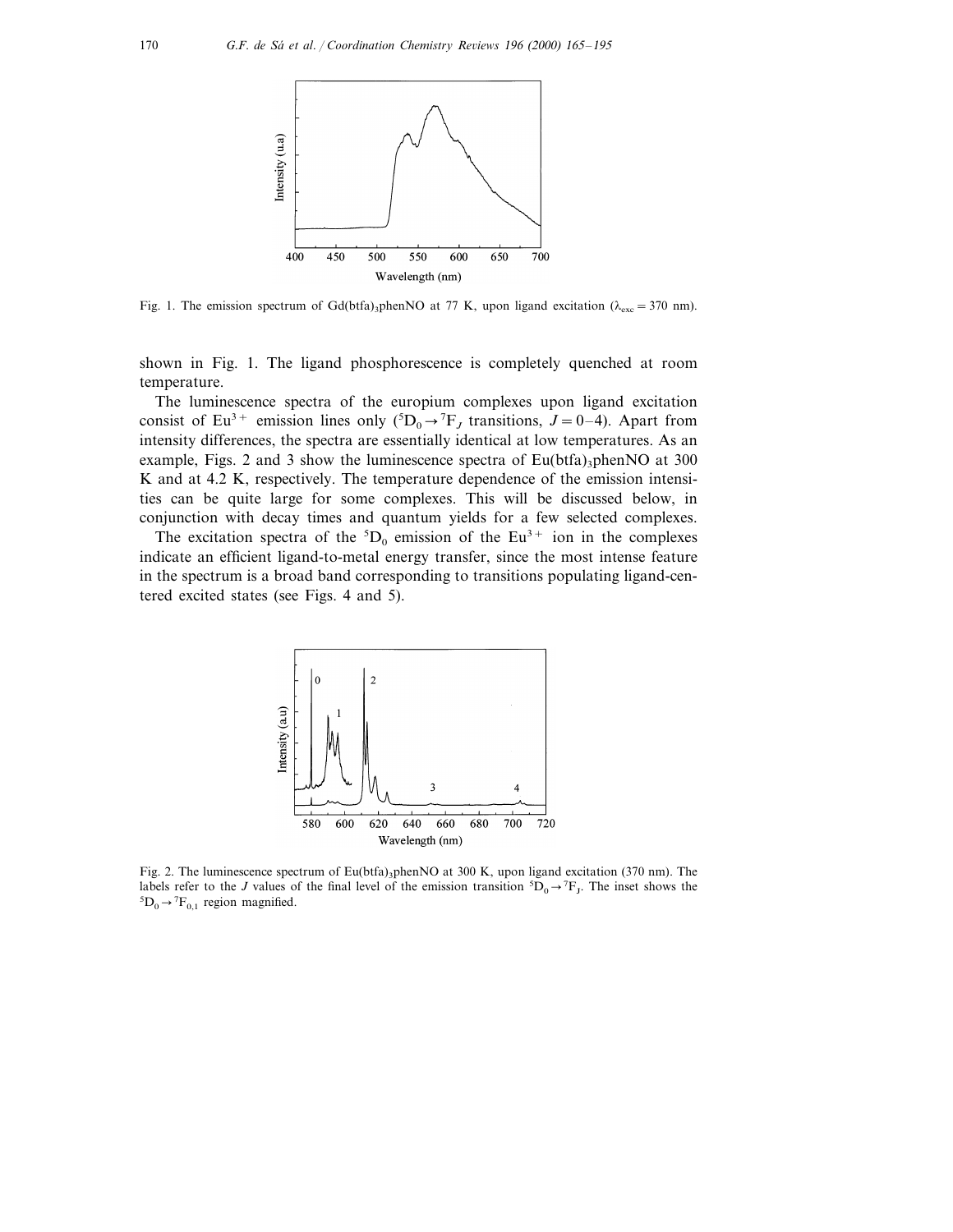

Fig. 3. The luminescence spectrum of Eu(btfa)<sub>3</sub>phenNO at 4.2 K, upon ligand excitation (370 nm). The labels refer to the *J* values of the final level of the emission transition <sup>5</sup> $D_0 \rightarrow {}^7F_J$ . The inset shows the  ${}^5D_0 \rightarrow {}^7F_J$ .  $D_0 \rightarrow {}^7F_{0,1}$  region magnified.

#### 3.2. *Quantum yield measurements*

The emission quantum yield, *q*, is defined as the ratio between the number of photons emitted by the  $Eu^{3+}$  ion and the number of photons absorbed by the ligand. Following the method developed by Bril and co-workers at Philips Research Laboratories  $[40-42]$ , the *q* values for a given sample can be determined by comparison with standard phosphors, whose quantum yields have been previously determined by absolute measurements and are agreed upon. This method is accurate within 10% and provides absolute yields while avoiding absolute measurements. Further, it allows the determination of quantum yields down to 4.2 K, provided the sample is mounted into a cryostat.

The quantum yield  $q_x$  of a sample is thus determined as follows:



Fig. 4. The excitation spectrum of the  ${}^5D_0$  emission of Eu<sup>3+</sup> in Eu(btfa)<sub>3</sub>phenNO at 300 K. The labels refer to the *J* values of the final level of the excitation transitions  ${}^{7}F_0 \rightarrow {}^{5}D_J$  of Eu<sup>3+</sup>.  $q_R$  gives the relative quantum output.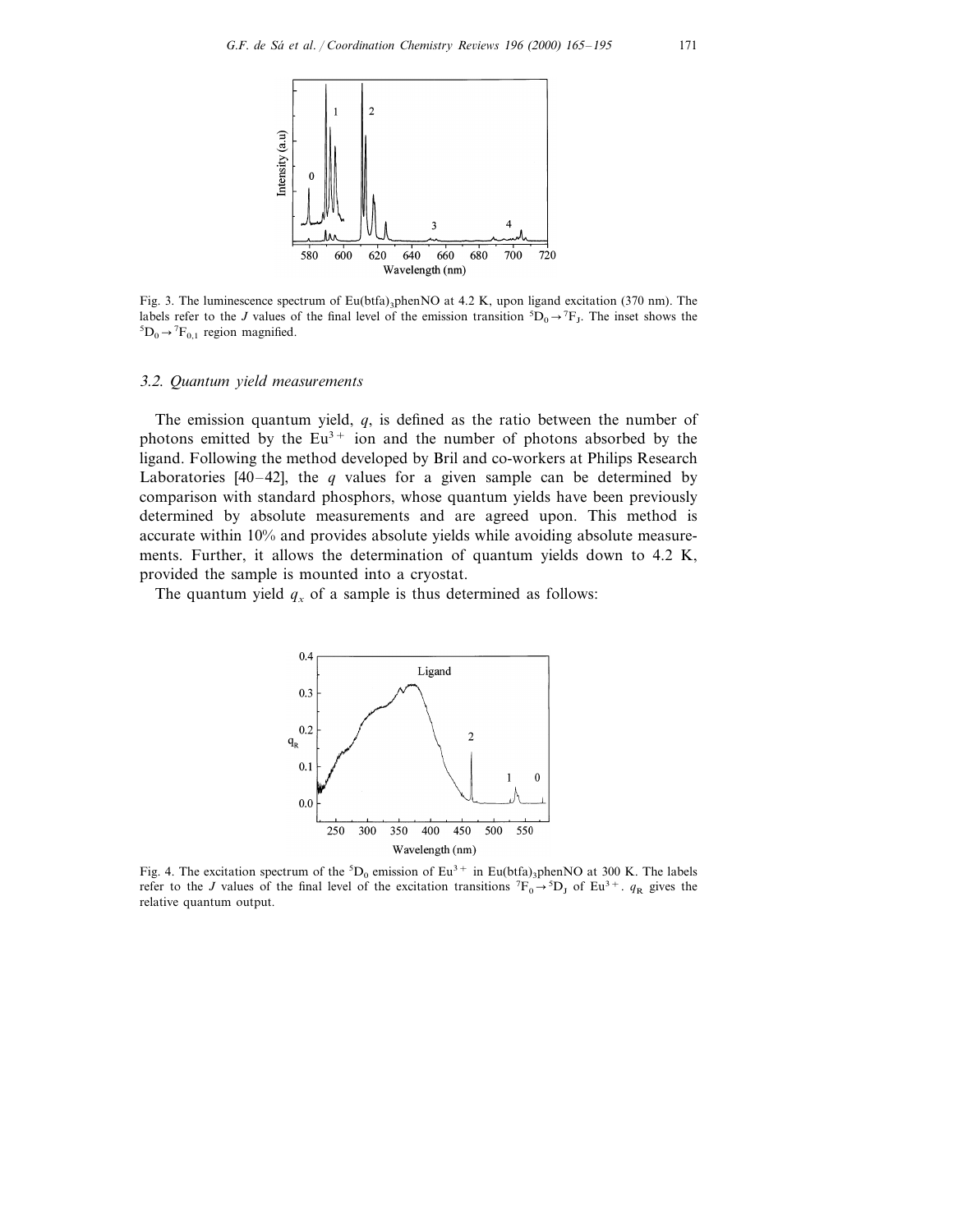

Fig. 5. The excitation spectrum of the  ${}^5D_0$  emission of Eu<sup>3+</sup> in Eu(btfa)<sub>3</sub>phenNO at 4.2 K. The labels refer to the *J* values of the final level of the excitation transitions  ${}^{7}F_0 \rightarrow {}^{5}D_J$  of Eu<sup>3+</sup>.  $q_R$  gives the relative quantum output.

$$
q_x = \left(\frac{1 - r_{ST}}{1 - r_x}\right) \left(\frac{\Delta \Phi_x}{\Delta \Phi_{ST}}\right) q_{ST}
$$
\n(1)

where  $r_{ST}$  and  $r_x$  are the amount of exciting radiation reflected by the standard and by the sample, respectively, and  $q_{ST}$  is the quantum yield of the standard phosphor. The terms  $\Delta \Phi_x$  and  $\Delta \Phi_{ST}$  give the integrated photon flux (photons s<sup>-1</sup>) for the sample and the standard phosphor, respectively. A detailed description of this method has been presented elsewhere [24,25,33]. The quantum yields of some selected complexes will be discussed later in this paper.

### **4. Modeling of lanthanide complexes**

<sup>4</sup>.1. *Structural optimization*: *the sparkle model for the calculation of lanthanide complexes Austin model* 1

The design of new ligands capable of forming stable and highly luminescent lanthanide complexes requires a theoretical model to predict all details of their geometric structure. Molecular mechanics attempts at modeling lanthanide complexes were successfully carried out [43,44] and, due to their fast computation, proved especially useful in molecular dynamics simulations exemplified in the pioneer work of Fossheim et al. [44,45]. However, molecular mechanics approaches possess many deficiencies: they completely disregard the electronic structure of the ligands, and require a different set of parameters for each ligand type and for each central ion which, together with their likely unavailability for the complex being studied, force the researcher to rely on much slower quantum chemical calculations on fragments of the ligands.

Indeed, in spite of the fact that molecular mechanics calculations are fast, provided one has parameters, only relatively few large ligand lanthanide complexes have been studied as in the papers by Ferguson et al. in which they studied three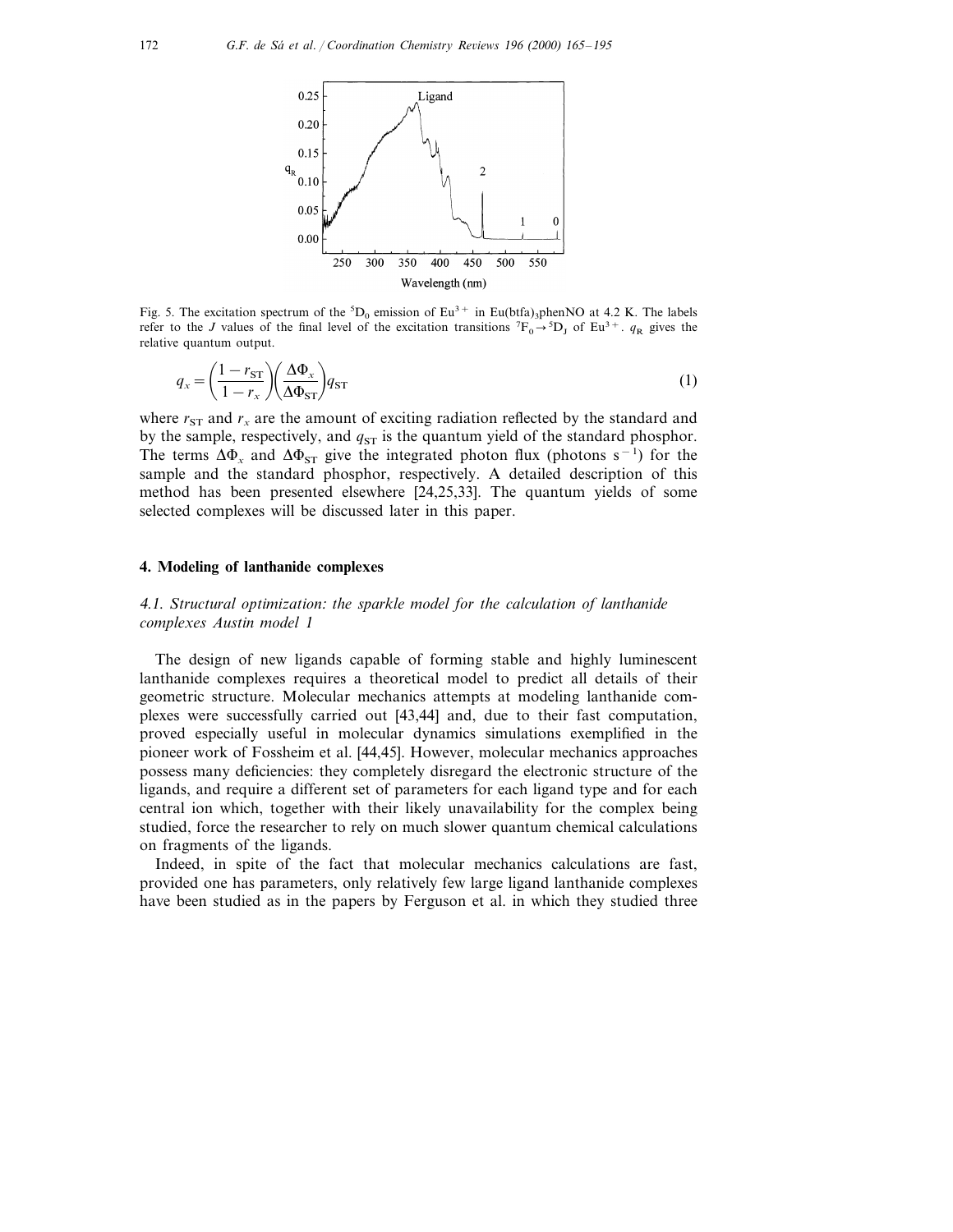complexes of coordination number 7 (two of Eu(III) and one of Yb(III)) [43,48]; by Fossheim and co-workers in which they modeled four Gd(III) complexes of coordination number 9 [45] and nine more of such Gd(III) complexes with ligands somewhat similar to the previous ones [44].

Accordingly, we decided to propose a theoretical model for the quantum chemical calculation of lanthanide complexes. We proposed our model within the context of the Austin model 1 semi-empirical molecular orbital introduced by Dewar et al. [46] which is a widely used method mostly in theoretical organic chemistry. We opted for AM1 in order to use its predictive power for the description of the interactions both within and across the organic ligands.

The next step was to develop a model for the lanthanide ion and parameterize it in harmony with all other parameters extant in AM1. In considering what such a model could be, the first question that comes to mind is the role of the f-orbitals in the lanthanide ion: how important are they? Certainly they are essential for the description of the spectroscopic properties of the complex. But are they really important for the prediction of the geometry of a lanthanide complex? Should we include them explicitly within AM1 or not?

Zerner and co-workers [47] used f-orbitals explicitly within INDO and obtained good results for the geometries of small lanthanide complexes. They concluded that f-orbitals do contribute to the pyramidal lanthanide trihalides as well as to the bent structures of the dihalides. On the other hand, they found that for the twelve coordinated complex  $[Ce(NO<sub>3</sub>)<sub>6</sub>]<sup>2</sup>$ , f-orbital participation does not seem to be significant: 'a stable complex near  $T<sub>h</sub>$  symmetry is obtained regardless of the f-orbital interaction . . . the large coordination number seems to be a consequence of the relatively large size of the lanthanide ion' [47].

Likewise, molecular mechanics studies have shown that the geometries of lanthanide centers of high coordination number 'are determined largely by ligand–ligand interaction' [43,48]. Indeed, appropriate force field models that describe the most common geometries of lanthanide coordination compounds are those based on inter-ligand interaction using only non-bonded parameters to describe the interaction between ligand and cation [44,45].

From all these studies and also from our own scientific experience with such complexes, a picture for the lanthanide ion begun to emerge as almost purely ionic and therefore electrostatically controlled. Hence, within AM1 it should be described by a central model potential, Coulomb-like in the long range and repulsive in the short range to accommodate the size of the lanthanide ion. This model potential should handle the complexes without demanding excessive computational facilities, bypassing the known difficulties extant in the theoretical treatment of f elements [49]. The model potential that we first proposed for the semi-empirical molecular orbital calculation of lanthanide ion complexes was the sparkle model [50].

Sparkles are used in semi-empirical calculations to represent pure ionic charges, somewhat equivalent to common chemical entities such as  $Ba^{2+}$ ,  $[N(CH_3)_4]^+$ ,  $K^+$ , Cs<sup>+</sup>, BH<sub>4</sub><sup>-</sup>, X<sup>-</sup>, where X stands for a halogen, NO<sub>3</sub><sup>-</sup>, SO<sub>4</sub><sup>2</sup> or C<sub>2</sub>O<sub>4</sub><sup>2</sup><sup>-</sup>. In MOPAC 6.00 [51] they all have an ionic radius of 0.7  $\AA$ , an integer nuclear charge  $(+2, +1, -1)$  or  $-2$  according to the chemical entity they are to represent), zero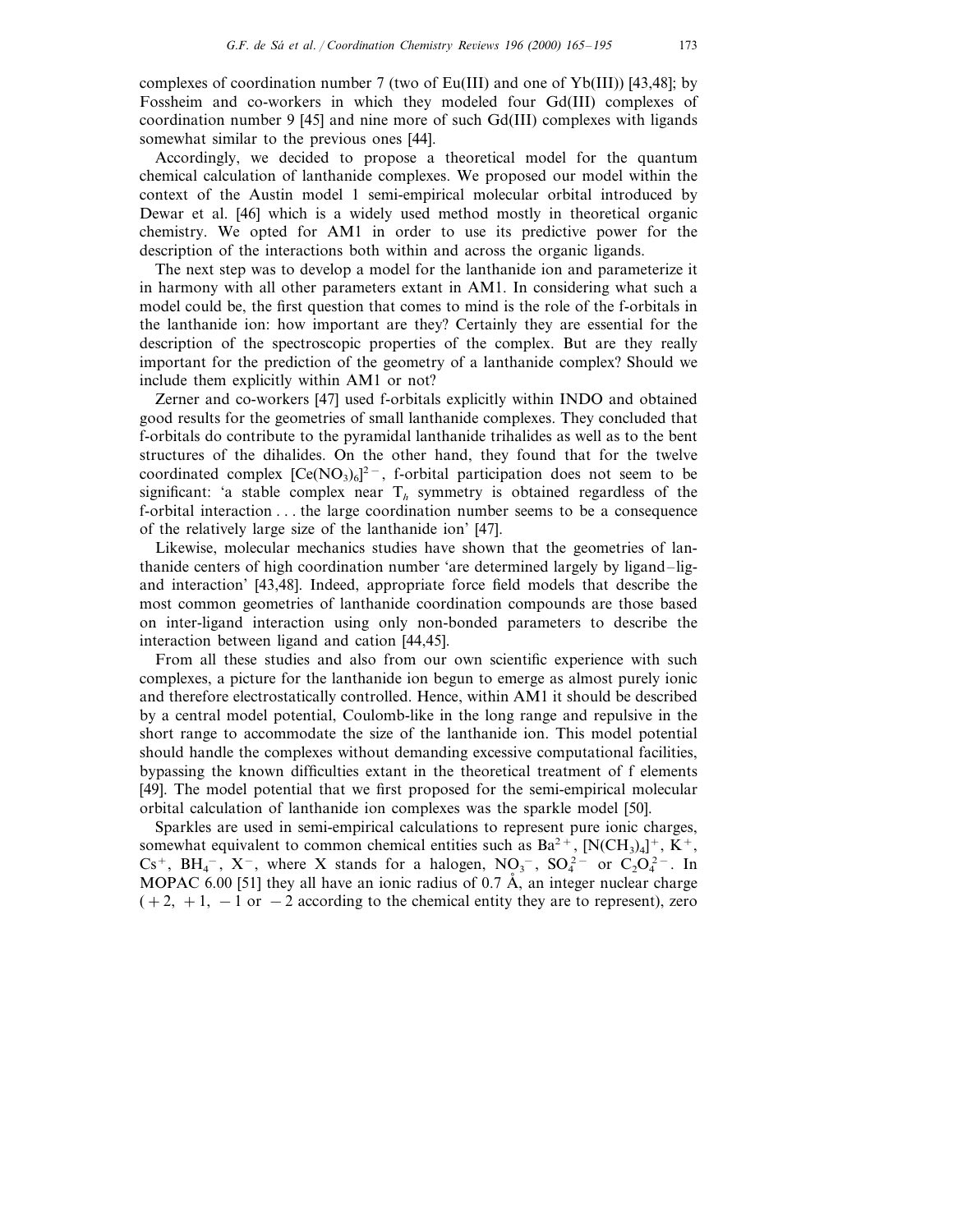heat of atomization, no orbitals and no ionization potential. Consequently, sparkles cannot accept or donate electrons. They have been designed to serve as counter ions, to create dipoles in a calculation so that they can mimic solvent effects, or to create an electric field from which polarizabilities can be easily calculated. A sparkle, however, is not a point charge ready to collapse with the first opposite sign charge it finds. A more accurate visualization should be of a charge de-localized over the surface of a sphere, such that a pair of opposite sign sparkles resemble a pair of ions forming an ionic bond. Within MOPAC, a sparkle is an integer charge at the center of a repulsive spherical potential of the form  $\exp(-\alpha r)$ , where  $\alpha$ defines the hardness of the sphere in order to prevent the approach of another atom or ion closer to a certain distance.

Our first sparkle model was constructed for europium and consisted of a sparkle charge of exactly  $+3$  (to represent the  $+3$  lanthanide ions), with parameters ALPAM1 and AMAM1 of subroutine block.f in MOPAC 6.00, both equal to 2.00 and EHEAT equal to +1005.3 kcal mol<sup>-1</sup>. ALPAM1 is  $\alpha$  as mentioned in the previous paragraph and AMPAM1 is the monopole–monopole interaction parameter involved in the core–core repulsion integrals. To obtain these parameters we have used the known geometry of the complex tris(acetylacetonate) (1,10phenantroline) of europium (III). Interatomic distances for the coordination polyhedron, averaging 2.81  $\AA$ , could be predicted with an average deviation of 0.13  $\AA$ [50].

We then applied this sparkle model to complexes of coordination number 9 and tested our sparkle model predicting the known geometry of the monocrystal tris(dipivaloylmethanato)(2,2':6,2"-terpyridine) of europium (III), a complex with 126 atoms. Considering its coordination polyhedron, the interatomic distances averaging  $2.83 \text{ Å}$  and the bond angles could be predicted with an average deviation of 0.12  $\AA$  and 5°, respectively, thus reinforcing the validity of our model [52].

In order to improve the model further and at the same type keep it consistent with the AM1 Hamiltonian, our sparkle model has been generalized so that Gaussian functions, similar to the ones used in AM1 to improve the core–core interaction were introduced and all six Gaussian parameters were optimized for several europium(III) compounds [34]. We have only obtained a proper description of complexes with cryptate- and cage-like ligands with the latter parameterization.

With that latter parameterization, more recently, we calculated the geometries of 2,2'-dipyridyl adducts of two europium  $\beta$ -diketonate complexes, Eu(btfa)<sub>3</sub> · bipy, where btfa stands for 4,4,4-trifluoro-1-phenyl-2,4-butanedione and bipy stands for 2,2'-dipyridyl, and Eu(bzac) $\frac{3}{2}$  bipy, where bzac stands for 1-phenyl-2,4-butanedione, and compared the output with the crystal structure of the former which we obtained by single-crystal X-ray diffraction methods. The average predicted values for the Eu–O and Eu–N distances are 2.38 and 2.54  $\AA$ , and the average deviation of all eight values from the experimental ones in the solid state is  $0.05 \text{ Å}$ . The data for the bond angles show a similarly good agreement [34].

In conclusion, SMLC/AM1 is a very powerful addition to the semi-empirical molecular orbital method AM1 in that it allows the prediction of geometric parameters of lanthanide complexes of very difficult experimental determination.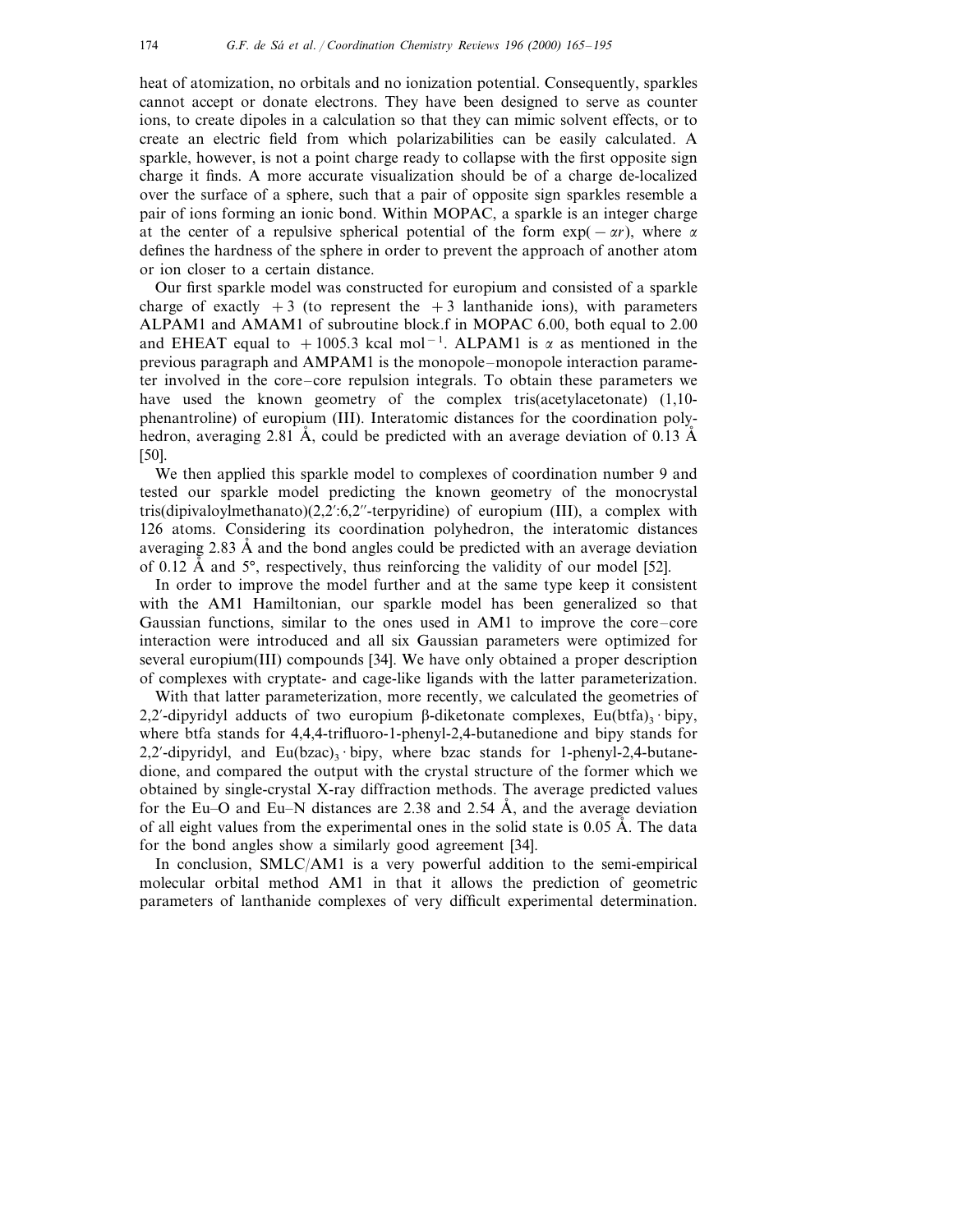## <sup>4</sup>.2. *Theoretical model for the electronic spectra of the organic part of the complexes*—*INDO*/*S*–*CI method*

Once the molecular structure of the lanthanide complex has been established, the next step towards the design of new luminescent compounds would be the study of the donor (ligands) energy transfer states. This implies in the calculation of the ligand excited states, namely, energy levels and transition moments. In order to provide a realistic model, these calculations should be performed at the ground state geometry of the lanthanide compound, since the excited states are highly dependent upon the chemical environment. For instance, the calculated electronic spectra of the ligands in the complex are very distinct from those of the free ligands ones [53]. In addition, the effects of including the point charge representation of the central ion are quite significant in the energy levels and transition moments within the ligands. Certainly, a complete quantum description of the central ion would be ideal, since it would allow for studies about the covalence effects on the excited states, as well as, the charge transfer excitation bands. However, as it will be outlined below, the energy transfer model employed in our treatment describes the ligands and the central ion separately, on the basis that the excited states of the lanthanide ion are shielded against the molecular environment, and that the main effect of this central ion on the ligands is electrostatic. As a result, the main concern about excited states is with those of the ligands in their mutual presence and affected by a point charge centered at the lanthanide position.

The intermediate neglect of differential overlap/spectroscopic–configuration interaction (INDO–CI) method [54] implemented within the ZINDO program [55] has been successfully employed in the calculation of the energy levels and transition moments of several lanthanide compounds [31,32,34,56–58]. The molecular structure has been obtained as described above (Section 4.1), from the SMLC2/AM1 with the sparkle representing the metal ion being replaced by a point of charge +3*e* [53]. The CI (configuration interaction) matrix is constructed with configurations generated by all single substitutions on the reference determinant, within a chosen set of occupied and unoccupied orbitals. The choice of this orbital set and the comparison between the observed and the calculated spectra are described in details elsewhere [34,53,56]. Briefly, this orbital set is gradually expanded until there is no visual differences between the spectra generated by two consecutive orbital sets in the observed frequency range. The line broadening of the calculated transition energies and moments is take into account by fitting them to a Van Vleck-Weisskopf [59] or a Lorentzian [60] line shape function with a half-height band width of 20–30 nm, which properly allows the comparison between the calculated and the observed absorption electronic spectra.

The application of the above methodology has been quite successful in explaining qualitative or even quantitative features of the electronic structure of lanthanide compounds as well as the energy transfer rates and quantum yields [31,32,34,56– 58]. For instance, the electronic absorption spectra of several Eu(III) complexes, Eu(apzca)<sub>3</sub> · *o*-phen [57], Eu(picno)<sub>3</sub> · terpy [53], Eu(btfa)<sub>3</sub> · bipy [56], Eu- $(bzac)$ <sup>3</sup> · bipy [34,58], etc., have been measured and the calculations show a very good agreement, despite the neglect of the solvent effects [31,53].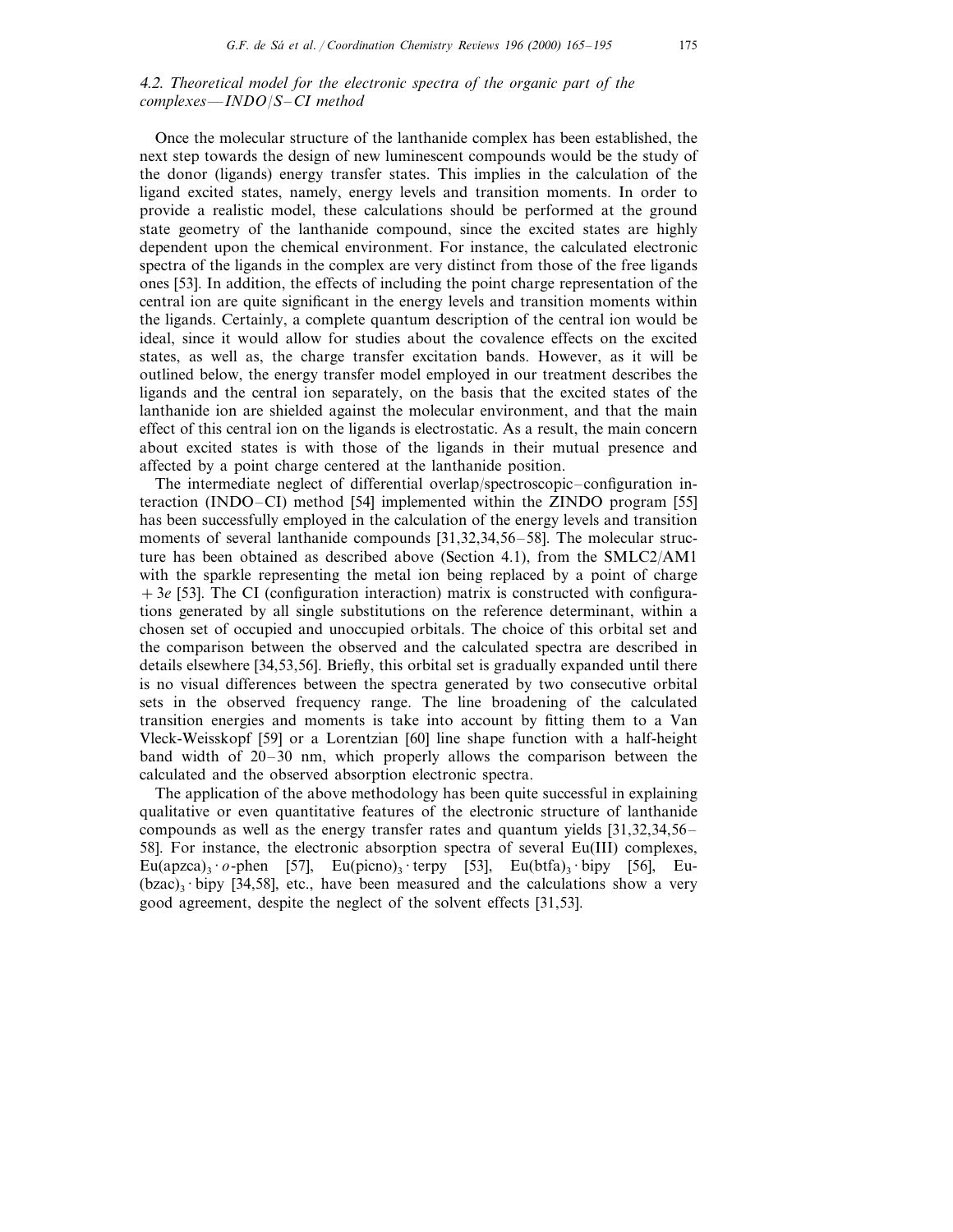In general, the calculated spectra are blue shifted by 10–30 nm relative to the observed ones [31,34,58]. However, not only the energy levels are important, but also the transition moments are a significant ingredient of our model for calculating energy transfer rates. Thus, a reliable theoretical approach should also provide (relative) intensities in good agreement with the experimental results. This has also been accomplished by the present methodology to calculated excited states, not only for reproducing qualitative and quantitative features of the observed electronic spectra [31,32,34,53,56–58], but also in providing accurate values for energy levels and transition moments that allows the calculation of transfer rates that are consistent to the observed quantum yield [31,32,34,56–58].

The triplet energy levels are also very important in the energy transfer model, and they are not probed by the electronic absorption spectroscopy. Thus, using phosphorescence spectroscopy the triplet energy levels of several Gd(III) compounds [32,61] have been probed allowing for the test of the accuracy of the calculated triplet states. It should be noted that the calculated lowest triplet energy level for these Gd(III) compounds is in perfect qualitative agreement with the observed data, and the quantitative agreement is also very good since it is off by at most 5% from the experiment [32,62]. These results show then the reliability of this methodology to yield information about the ligand excited states in lanthanide compounds, encouraging us to apply it to several other systems such as macrocyclic cage-like ligands and polymeric systems doped with rare earth metal ions. The calculated structures of cage-like bpy · bpy · bpy cryptate ligands and their *N*-oxide derivatives have corroborated the experimental evidence [4] that the oxidation of the nitrogen atom leads to a loss of coordinated water molecule [63]. In addition, the calculated absorption electronic spectra are good agreement with the observed ones and the calculated triplet energy levels [63] seems to correlate quite well with the measured emission efficiency [4] of several Eu(III) compounds.

The condensation of phthalic acid and ethylene glycol with small amounts of heteroaromatic acids yields a polymeric system, which is characterized by relatively small (10–15 units) chains since the heteroaromatic acids act as terminators. Rare earth metal ions have been used as spectroscopic and structural probes of these polymeric systems. In order to obtain the most information from this probing, it would be important to have an approximate structure of Eu(III) coordinated to the doped polymer. Several possible structures have been calculated [64] and one of them is shown in Fig. 6, which corresponds to a complex with seven monomeric units and one heteroaromatic residue. The calculated electronic absorption spectrum agrees qualitatively quite well with the observed one (Fig. 7), including the structure appearing at the top of the band. It has been proposed that the most prominent spectroscopic feature of this system is the formation of exciplexes due to the charge transfer transition within the polymer chain [65]. The calculated excited states corroborates this assertion, however, in the case of the polymer in the presence of the lanthanide ion the exciplex is formed between two nearby aromatic rings belonging to different chain and coordinate to the metal ion [64].

These methodologies have achieved a high degree of applicability ranging from the semi-quantitative explanation of the substituent effects  $(CH_3 \rightarrow CF_3)$  on the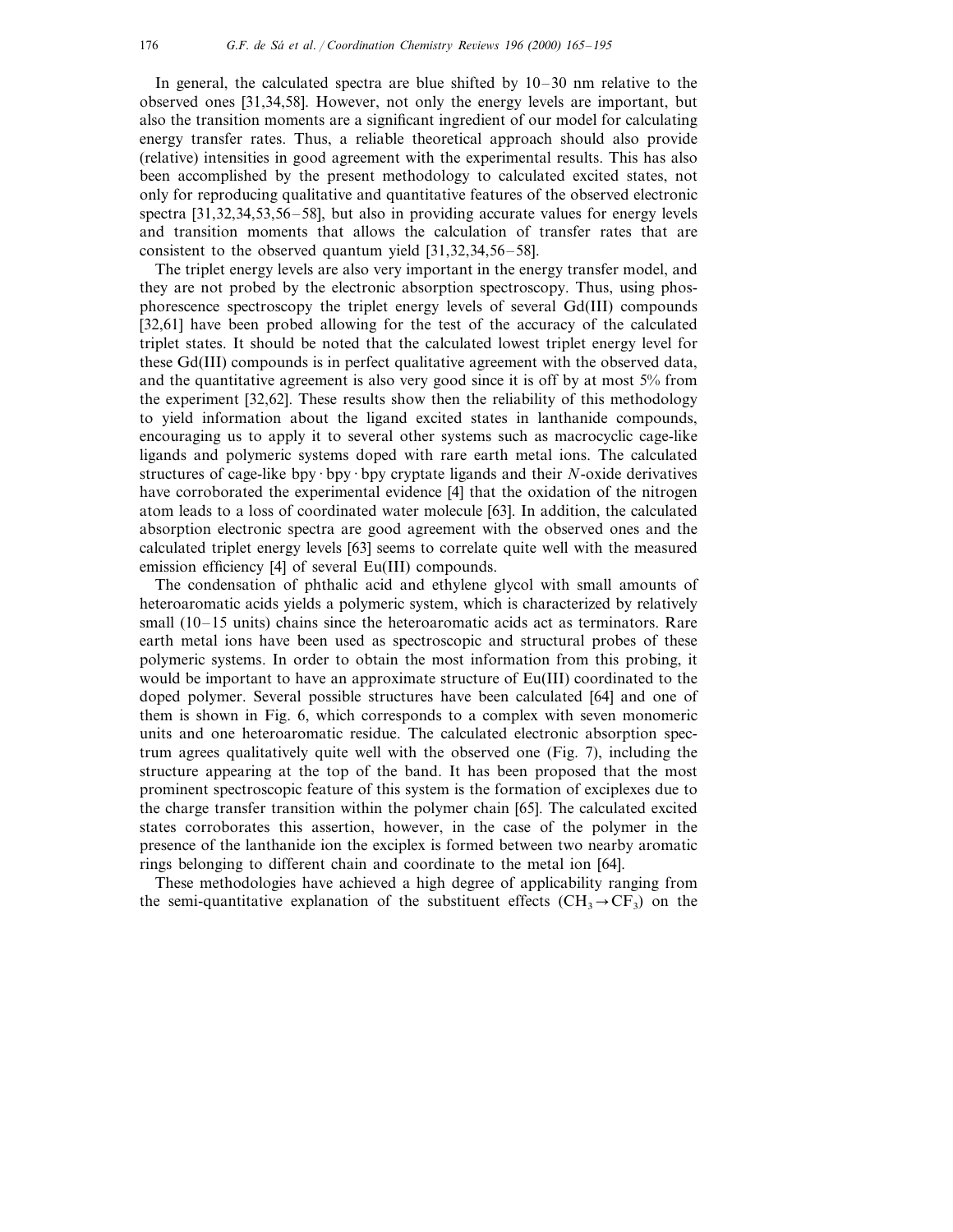

Fig. 6. Calculated structure of the Eu(III) coordinated to three dimeric units of polyethylene phthlate (PET) and one unit of (PET) terminated by an amine-3-pyridine-2-carboxylic acid.



Fig. 7. Experimental spectrum of polyethylene phthlate (PET) doped with amine-3-pyridine-2-carboxylic acid and Eu(III) ion, and the calculated electronic absorption spectrum of the structure shown in Fig. 6.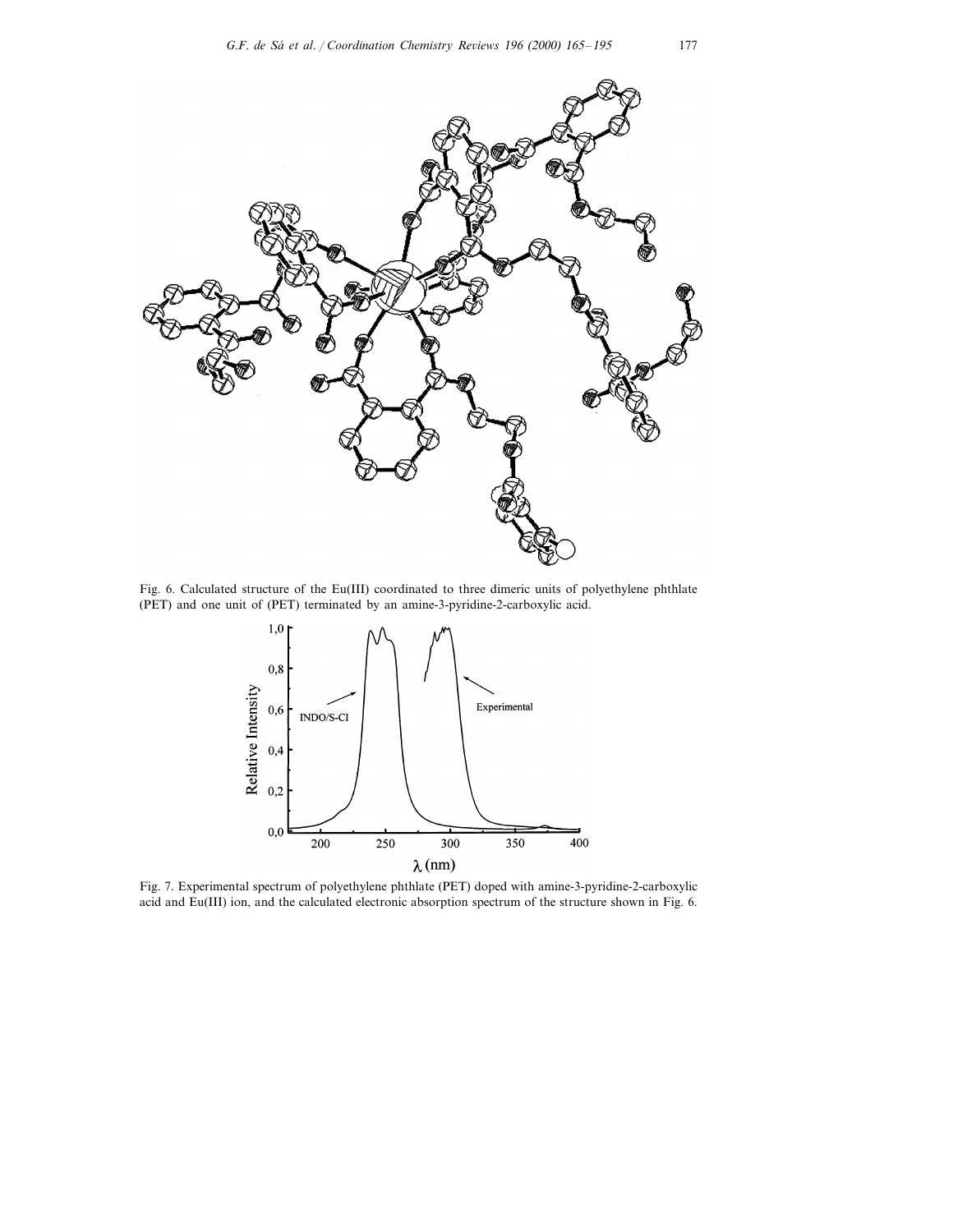luminescence efficiencies (16% $\rightarrow$  65%) [34] to the calculation of emission quantum yield of several lanthanide compounds [33], and thus, just a step shorter from the design of new LCMD.

## <sup>4</sup>.3. <sup>4</sup>*f*–4*f intensities*

The characteristic absorption and emission spectra of lanthanide compounds in the visible, near ultra-violet and near infra-red is attributed to transitions between 4f levels due to the fact that they present sharp lines, specially at low temperature, with oscillator strengths typically of the order of 10<sup>-6</sup>. These transitions are electric dipole forbidden to first-order, but are allowed by the electric quadrupole, vibronic, magnetic dipole and forced electric dipole mechanisms [66]. It has been known for more than 50 years, that among these mechanisms only the magnetic dipole and forced electric dipole ones could account for the observed intensities [67]. The magnetic dipole character of the  ${}^5D_0 \rightarrow {}^7F_1$  transition of the Eu<sup>3+</sup> ion was demonstrated in 1939 by Deutschbein [68]. Most of the 4f–4f transitions in the lanthanide series, however, cannot be accounted for by the magnetic dipole mechanism, not only because the predicted oscillator strengths are in general smaller than  $10^{-6}$  but also due to the restrictive selection rules on the total angular momentum quantum number *J*,  $|\Delta J| = 0$ , 1 (0  $\leftrightarrow$  0 excluded), as far as *J* is considered to be a good quantum number.

The forced electric dipole mechanism was treated in detail for the first time in 1962 by Judd [69] and Ofelt [70] through the powerful technique of irreducible tensor operators [71–73]. Two years later it was proposed by Jørgensen and Judd [74] that an additional mechanism of 4f–4f transitions, originally referred to as the pseudoquadrupolar mechanism due to inhomogenieties of the dielectric constant, could be as operative as, or, for some transitions, even more relevant than, the forced electric dipole one.

In the standard theory the integrated coefficient of spontaneous emission of a transition between two manifolds  $J$  and  $J'$  is given by

$$
A_{JJ'} = \frac{4e^2\omega^3}{3\hbar c^3} \left[ \frac{n(n^2+2)^2}{9} S_{\text{ed}} + n^3 S_{\text{md}} \right]
$$
 (2)

where  $\omega$  is the angular frequency of the transition, *e* is the electronic charge, *c* is the velocity of light,  $\hbar$  is Planck's constant over  $2\pi$  and  $n$  is the refractive index of the medium. The electric and magnetic dipole strengths, respectively,  $S_{\text{ed}}$  and  $S_{\text{md}}$  (in units of  $e^2$ ), are given by

$$
S_{\text{ed}} = \frac{1}{(2J+1)} \sum_{\lambda = 2,4,6} \Omega_{\lambda} \langle J' || U^{(\lambda)} || J \rangle^2
$$
 (3)

where the quantities  $\Omega_{\lambda}$  are the so-called Judd–Ofelt intensity parameters [69,70], and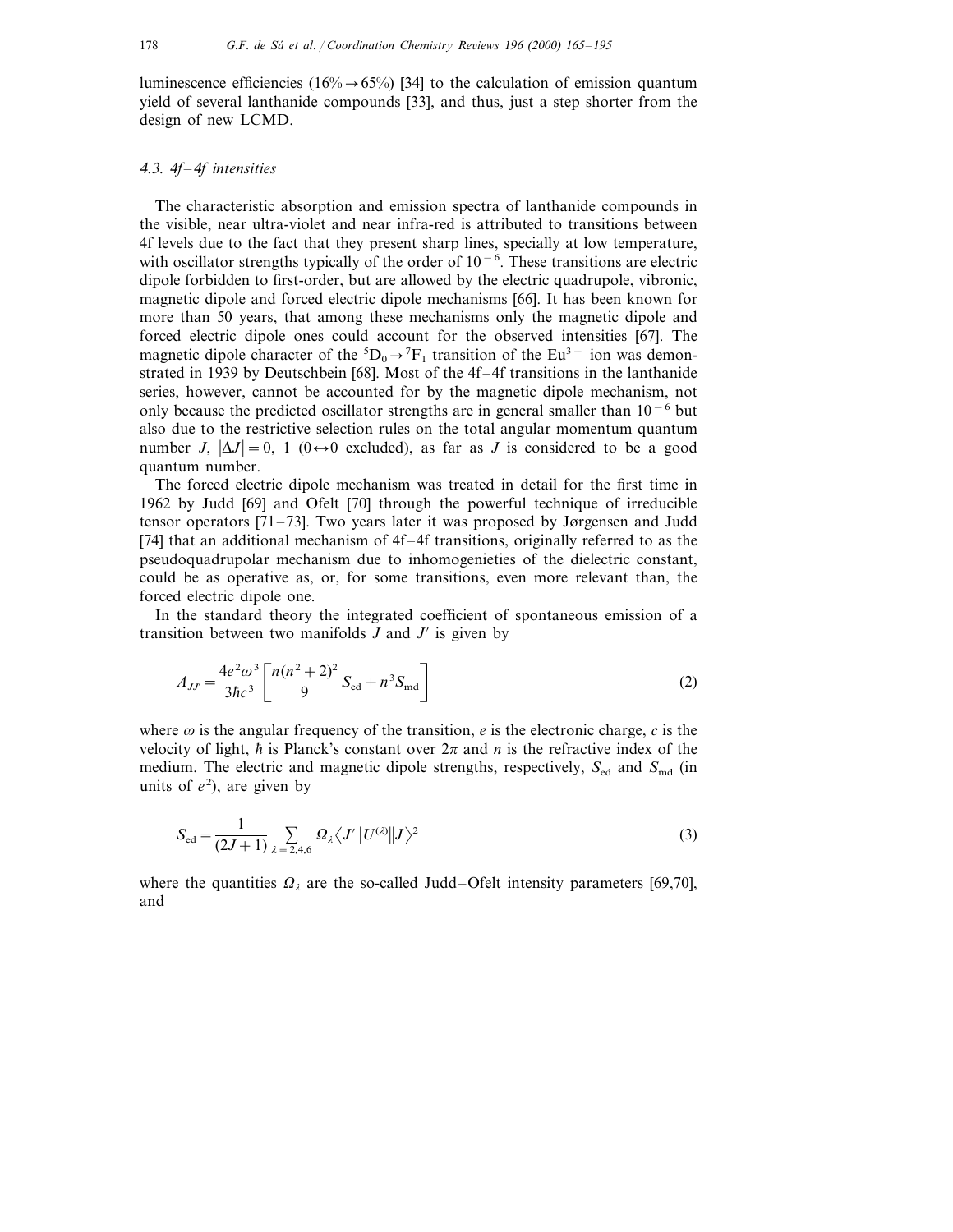*G*.*F*. *de Sa´ et al*. / *Coordination Chemistry Re*6*iews* <sup>196</sup> (2000) 165–195 179

$$
S_{\rm md} = \frac{\hbar^2}{4mc^2} \langle J' || L + 2S || J \rangle^2 \tag{4}
$$

where *m* is the electron mass. The reduced matrix elements appearing in Eqs. (3) and (4) are evaluated in the intermediate coupling scheme [66], and the angular momentum operators  $L$  and  $S$  are in units of  $\hbar$ . The corresponding expression for the oscillator strength may be obtained from the relation

$$
P_{JJ} = \frac{2J+1}{2J'+1} \frac{mc^2}{2\omega^2 e^2 n^2} A_{JJ'} \tag{5}
$$

The intensity parameters  $\Omega_{\lambda}$  depend on both the chemical environment and the lanthanide ion, and theoretically they are given by

$$
\Omega_{\lambda} = (2\lambda + 1) \sum_{l,p} \frac{|B_{\lambda lp}|^2}{(2t+1)}
$$
\n(6)

where the quantities  $B_{\lambda_{th}}$ , which have been described in detail elsewhere [75,76], may be expressed as

$$
B_{\lambda tp} = \frac{2}{\Delta E} \left\langle r^{t+1} \right\rangle \theta(t, \lambda) \gamma_p^t
$$
  
 
$$
- \left[ \frac{(\lambda + 1)(2\lambda + 3)}{(2\lambda + 1)} \right]^{1/2} \left\langle r^{\lambda} \right\rangle (1 - \sigma_{\lambda}) \left\langle 3 \right| |C^{(\lambda)}| |3 \right\rangle \Gamma_p^t \delta_{t, \lambda + 1} \tag{7}
$$

where Δ*E* is the energy difference between the barycenters of the excited 4f<sup>*N*−1</sup> 5d and ground 4f<sup>N</sup> configurations,  $\langle r^x \rangle$  is a radial expectation value,  $\theta(t, \lambda)$  is a numerical factor,  $\sigma_{\lambda}$  is a screening factor,  $C^{(\lambda)}$  is a Racah tensor operator of rank  $\lambda$  and  $\delta_{t,\lambda+1}$  is the Kronecker delta function. The first term in the right-hand-side of Eq. (7) corresponds to the forced electric dipole mechanism, as expressed by the average energy denominator method, and the second term corresponds to the dynamic coupling mechanism within the point dipole isotropic ligand polarizability approximation.

The sums-over-ligands  $\gamma_p^t$ , the so-called odd-rank ligand field parameters, and  $\Gamma_p^t$  $(t = 1, 3, 5, 5)$  and 7) contain the dependence on the coordination geometry and on the nature of the chemical environment around the lanthanide ion. The latter one is given by

$$
\Gamma_p^t = \left(\frac{4\pi}{2t+1}\right)^{1/2} \sum_j \frac{\alpha_j}{R_j^{t+1}} Y_p^{t*}(\theta_j, \varphi_j)
$$
\n(8)

where  $\alpha_i$  is the isotropic polarizability of the *j*th ligand atom, or group of atoms, at position  $\vec{R}_j$  and  $Y_p^t$  is a spherical harmonic of rank *t*. Anisotropic corrections to Eq. (8) have been discussed in ref. [77]. Among the existing ligand field models in the literature we have systematically applied the simple overlap model developed in our group [78]. According to this model the ligand field parameters  $\gamma_p^t$  are expressed as

$$
\gamma_p^t = \left(\frac{4\pi}{2t+1}\right)^{1/2} e^2 \sum_j \rho_j (2\beta_j)^{t+1} \frac{g_j}{R_j^{t+1}} Y_p^{t*}(\theta_j, \varphi_j)
$$
\n(9)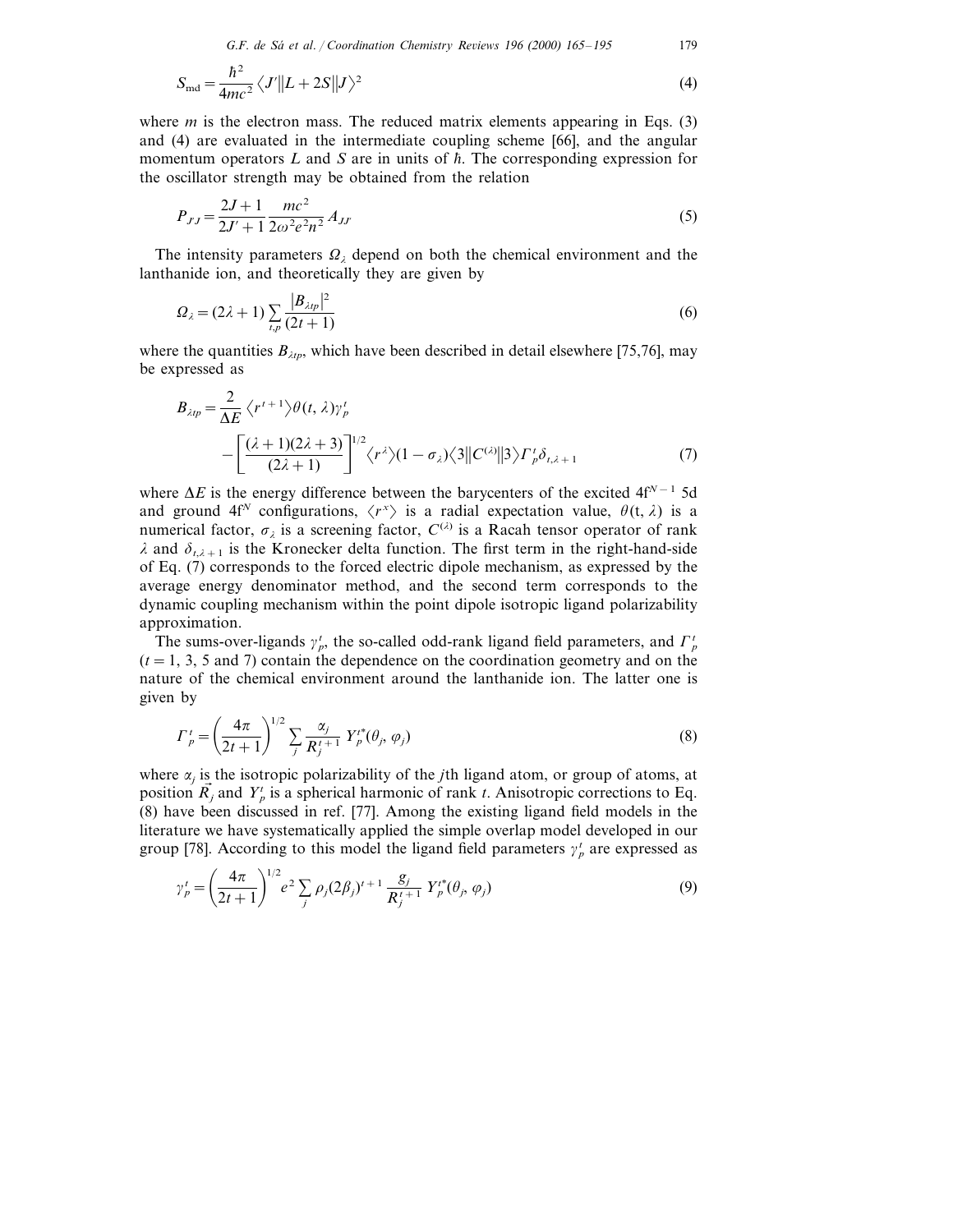where  $\rho_i$  is the magnitude of the total overlap between 4f and ligand wavefunctions and  $\beta_i = 1/(1+\rho_i)$ . Eq. (9) should be interpreted as a ligand field parameter produced by effective charges— $\rho_j g_j e$  located around the mid-points of the lanthanide–ligand chemical bonds. Thus, the charge factors  $g_i$  are more appropriately treated as parameters which no longer have to be given by the valencies of the ligand atoms. The overlap  $\rho_i$  has been assumed to vary as

$$
\rho_j = \rho_0 \left(\frac{R_0}{R_j}\right)^n \tag{10}
$$

where  $R_0$  is the smallest among the  $R_i$ s,  $\rho_0=0.05$  and  $n=3.5$  [76]. The even rank ligand field parameters, which give the Stark splitting of the *J* manifolds, are given by their usual expression  $B_q^k = \langle r^k \rangle \gamma_q^k$ .

It might be useful to consider the heat of formation, *Q*, of a coordination compound, associated with the reaction

Ln ion +  $xL_1 + yL_2 \rightarrow Ln(L_1)_x(L_2)_y$ 

According to the simple overlap model this is given by [32]

$$
Q = -3e^2 \sum_j g_j \rho_j \frac{2\beta_j}{R_j} \tag{11}
$$

where the sum runs over the  $xL_1$  and  $yL_2$  ligating atoms. The value of *Q* gives information on the stabilization energy of the compound.

In the theoretical analysis of 4f–4f intensities two procedures may be adopted. One is to take the charge factors  $g_i$  as the valencies of the ligating atoms, and the polarizabilities  $\alpha_i$  from data available in the literature [79]. The other one is to take these quantities as variable parameters within ranges of physically acceptable values [32,76]. The usefulness of a theoretical analysis is that it allows one to distinguish between the forced electric dipole and dynamic coupling mechanisms, and as a consequence one may in principle get detailed information on the chemical environment around the lanthanide ion. Moreover, it also allows the rationalization of certain features of the 4f–4f spectra as, for example, in the case of the behavior of the so-called hypersensitive transitions, which has been interpreted in terms of the dependence of the dynamic coupling mechanism on the coordination geometry and on the polarizabilities of the ligands [80].

As the site occupied by the lanthanide ion becomes more symmetric, the lower rank  $\gamma_p^t$  and  $\Gamma_p^t$  tend to vanish more rapidly than the higher rank ones, or in a more general way, the former quantities are more sensitive to changes in symmetry than the latter ones, though the higher rank  $\gamma_p^t$  and  $\Gamma_p^t$  are more sensitive to changes in distances. This goes in the correct sense towards the understanding of the behavior of the hypersensitive transitions, which are in general those dominated by the effective operator  $\Omega$ <sub>2</sub>U<sup>(2)</sup>. However, it has been observed that symmetry alone cannot account for the enormous variation sometimes observed in the intensities of these transitions for different chemical environments. Theoretical estimates have shown that the dynamic coupling contribution is able to account for this enormous intensity variation through the polarizabilities of the ligating atoms, or groups of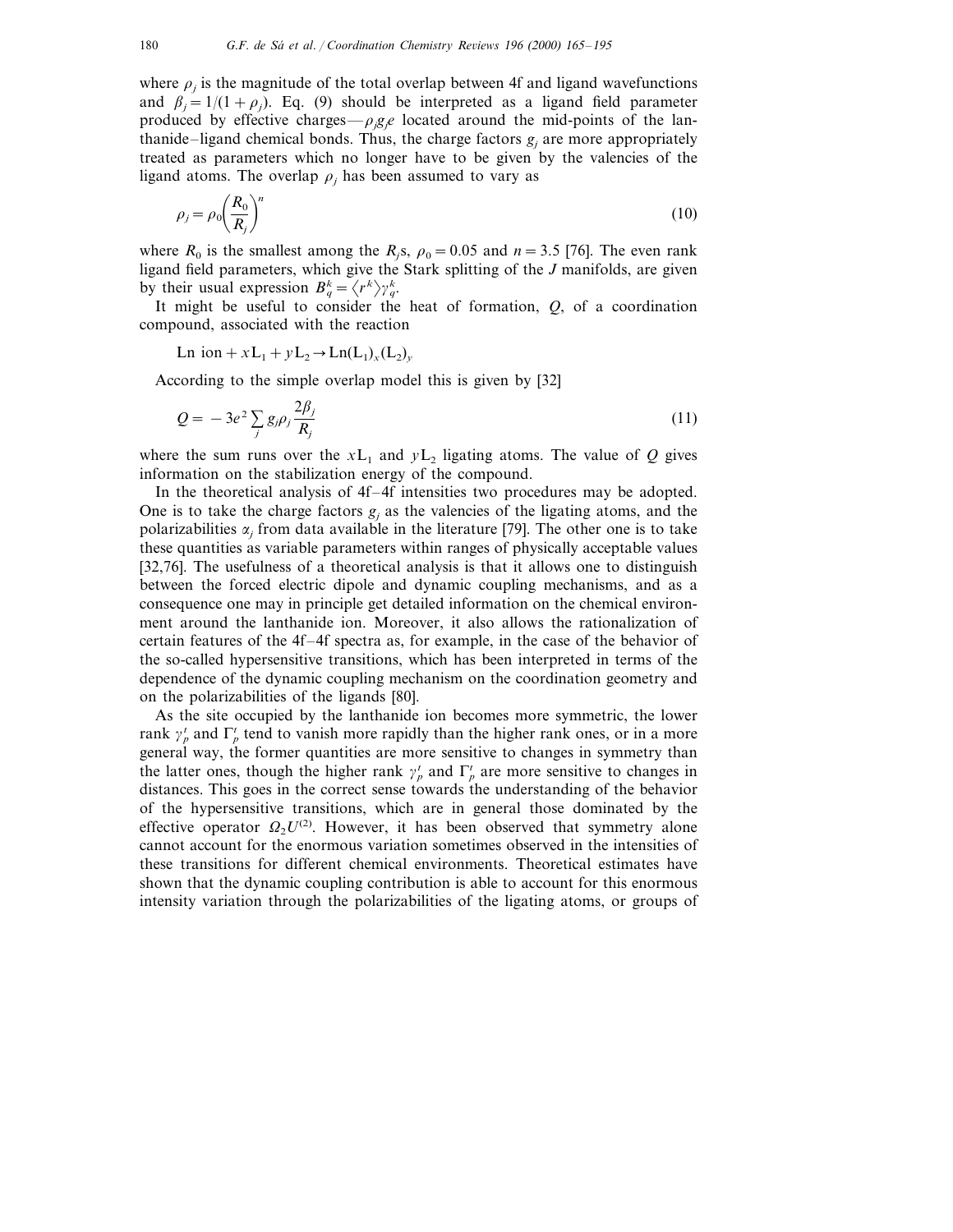atoms. Thus, for example, in going from the gaseous compound  $\text{NdF}_3$  to gaseous NdI<sub>3</sub>, there is a change in polarizability, from the ion  $F^-$  to the ion I<sup>-</sup>, of almost one order of magnitude. This might produce a change of almost two orders of magnitude in the intensities dominated by  $\Omega_2 U^{(2)}$ . Abnormal changes in the intensities dominated by  $\Omega_4 U^{(4)}$  and  $\Omega_6 U^{(6)}$  may not occur since for these cases the considerable increase in the distance Nd–L ( $L = F$  and I) may compensate for the increase in the polarizability value.

In Table 1 we present the experimental and theoretical intensity parameters for several Eu<sup>3+</sup> complexes with  $\beta$ -diketones. The  $\Omega_6$  parameter was not determined since the  ${}^5D_0 \rightarrow {}^7F_6$  transition could not be detected. It occurs in the near IR (  $\sim 840$ nm) and thus beyond the detection range of our experimental setup. The experimental values of  $\Omega_2$  and  $\Omega_4$  were determined from the  ${}^5D_0 \rightarrow {}^7F_2$  and  ${}^5D_0 \rightarrow {}^7F_4$ transitions, respectively, by taking the magnetic dipole transition  ${}^5D_0 \rightarrow {}^7F_1$  as the reference [32,76]. The theoretical values were calculated from the structural data obtained from the sparkle model described in the previous subsections. The optimum values of charge factors and polarizabilities, also presented in Table 1, were obtained by including in the fitting procedure the maximum splitting of the <sup>7</sup>F<sub>1</sub> level and the ratio between the intensities of the <sup>5</sup>D<sub>0</sub> $\rightarrow$ <sup>7</sup>F<sub>0</sub> and <sup>5</sup>D<sub>0</sub> $\rightarrow$ <sup>7</sup>F<sub>2</sub> transitions, as done in refs. [32,76].

Table 1

Experimental and theoretical 4f–4f intensity parameters, charge factors and polarizabilities (optimum values) for some  $Eu^{3+}$  complexes<sup>a</sup>

| Compound <sup>b</sup>                    | Intensity parameter<br>$(10^{-20}$ cm <sup>2</sup> ) |            | Charge factor |      | Polarizability $(A^3)$ |             |             |
|------------------------------------------|------------------------------------------------------|------------|---------------|------|------------------------|-------------|-------------|
|                                          |                                                      | $\Omega$ , | $\Omega_{4}$  | g(1) | g(2)                   | $\alpha(1)$ | $\alpha(2)$ |
| $Eu(Btfa)_{3}2H_{2}O$                    | Exp.                                                 | 20.60      | 3.50          |      |                        |             |             |
|                                          | Theor.                                               | 20.60      | 3.10          | 0.75 | 1.17                   | 2.53        | 5.19        |
| $Eu(Btfa)_{3}o$ -phenNO                  | Exp.                                                 | 28.50      | 3.90          |      |                        |             |             |
|                                          | Theor.                                               | 16.10      | 5.30          | 0.30 | 2.98                   | 3.61        | 0.30        |
| $Eu(3-NH, pic), 2H, O$                   | Exp.                                                 | 9.30       | 3.70          |      |                        |             |             |
|                                          | Theor.                                               | 9.70       | 3.70          | 0.30 | 0.17                   | 2.00        | 3.50        |
| $Eu(3-NH2)3o-phen$                       | Exp.                                                 | 8.30       | 5.53          |      |                        |             |             |
|                                          | Theor.                                               | 8.54       | 3.78          | 0.37 | 2.80                   | 0.37        | 3.90        |
| $Eu(DPM)_{3}$ o-phen                     | Exp.                                                 | 13.00      | 4.00          |      |                        |             |             |
|                                          | Theor.                                               | 12.50      | 2.70          | 2.00 | 3.00                   | 3.20        | 1.50        |
| $Eu(TTA)$ <sub>3</sub> 2H <sub>2</sub> O | Exp.                                                 | 33.00      | 4.60          |      |                        |             |             |
|                                          | Theor.                                               | 19.80      | 4.70          | 1.00 | 2.00                   | 4.00        | 1.00        |
| $Eu(TTA)$ <sub>3</sub> DBSO              | Exp.                                                 | 29.00      | 3.50          |      |                        |             |             |
|                                          | Theor.                                               | 25.70      | 2.50          | 1.80 | 1.40                   | 1.80        | 4.50        |

<sup>a</sup> For these latter, 1 refers to the  $\beta$ -diketone's oxygens and 2 refers to the oxygens of the H<sub>2</sub>O, *o*-phenNO, DBSO and nitrogens of the *o*-phen ligands.

<sup>b</sup> TTA, thenoyltrifluoroacetonate; DBSO, dibenzylsulfoxide; 3-NH<sub>2</sub>pic, 3-aminopyridine-2-carboxylic acid; DPM, dipivaloylmethane. Remaining ligands, as defined in Section 2.1.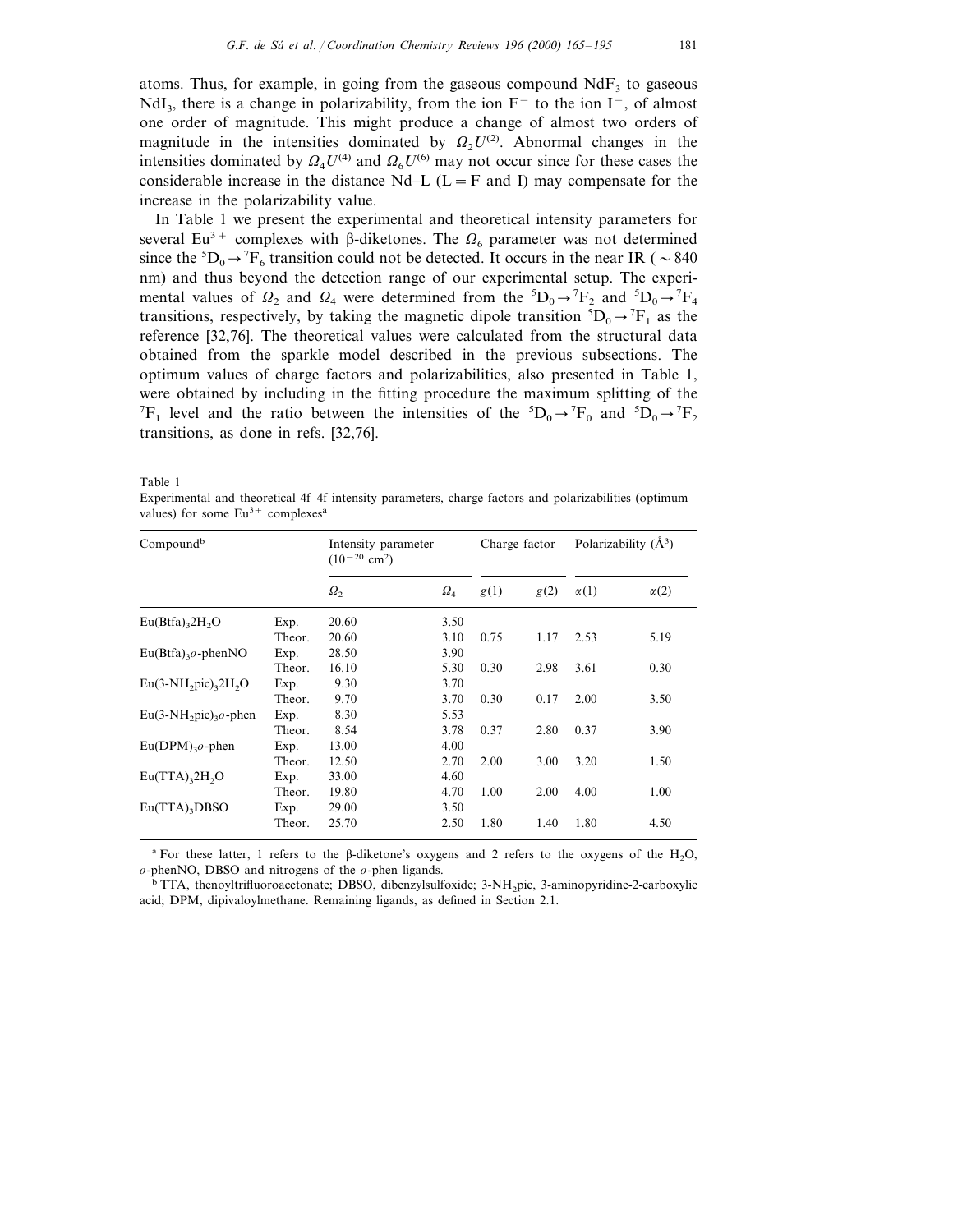A point to be noted is the uncommonly high values of the  $\Omega_2$  intensity parameter, reflecting the hypersensitive behavior of the  ${}^5D_0 \rightarrow {}^7F_2$  transition when compared to the case of the  $Eu^{3+}$  ion in inorganic materials. According to the dynamic coupling mechanism, this indicates that, in these compounds, the  $Eu<sup>3+</sup>$  ion is in a highly polarizable chemical environment, which explains some rather high values of polarizabilities (within a physically acceptable range) presented in Table 1. A more systematic analysis of the trends in the g and  $\alpha$  values, including a larger number of compounds, is in progress.

# <sup>4</sup>.4. *Intramolecular energy transfer rates*

In order to optimize the quantum yield and light output of a LCMD, several processes must be controled: (i) the ligand absorption and internal decay processes; (ii) the efficiency of the ligand-to-metal energy transfer; and (iii) the luminescence efficiency of the metal ion. Step (ii), which is crucial in determining the  $4f-4f$ emission quantum yield, was firstly identified by Weissman in the study of the strong luminescence presented by certain organoeuropium compounds [81]. In spite of the experimental difficulties, a few estimates of transfer rates have been made [82–84]. However, to our notice, no detailed investigation on the ligand–lanthanide ion energy transfer mechanisms, and their associated selection rules, has been carried out. This problem was recently analyzed in refs. [85,86], where both the direct and exchange Coulomb interactions have been taken into account, leading to analytical expressions for the energy transfer rates from which selection rules could be derived.

According to Fermi's golden rule, within the Born–Oppenheimer approximation, the energy transfer rate,  $W_{ET}$ , is given by

$$
W_{\text{ET}} = \frac{2\pi}{\hbar} \left| \langle \psi' \phi | H | \psi \phi' \rangle \right|^2 F \tag{12}
$$

where  $\psi$  and  $\phi'$  are the initial electronic states of the lanthanide ion and of the ligand, respectively. After energy transfer takes place these are found in the electronic states  $\psi'$  and  $\phi$ . The temperature dependent factor *F* contains a sum over Franck–Condon factors and the energy mismatch condition for the transfer process. An approximate expression has been proposed for this factor, which is

$$
F = \frac{1}{\hbar \gamma_{\rm L}} \left( \frac{\ln 2}{\pi} \right)^{1/2} \exp \left[ - \left( \frac{\Delta}{\hbar \gamma_{\rm L}} \right)^2 \ln 2 \right] \tag{13}
$$

where  $y_L$  is the ligand state band width at half-height and  $\Delta$  is the difference between the donor and acceptor transition energies involved in the transfer process. In this expression it is assumed that donor and acceptor transitions have gaussian band shapes and that  $\gamma_L$  is much larger than the lanthanide state band width at half-height.

The following expressions for the transfer rate have been obtained in refs. [85,86]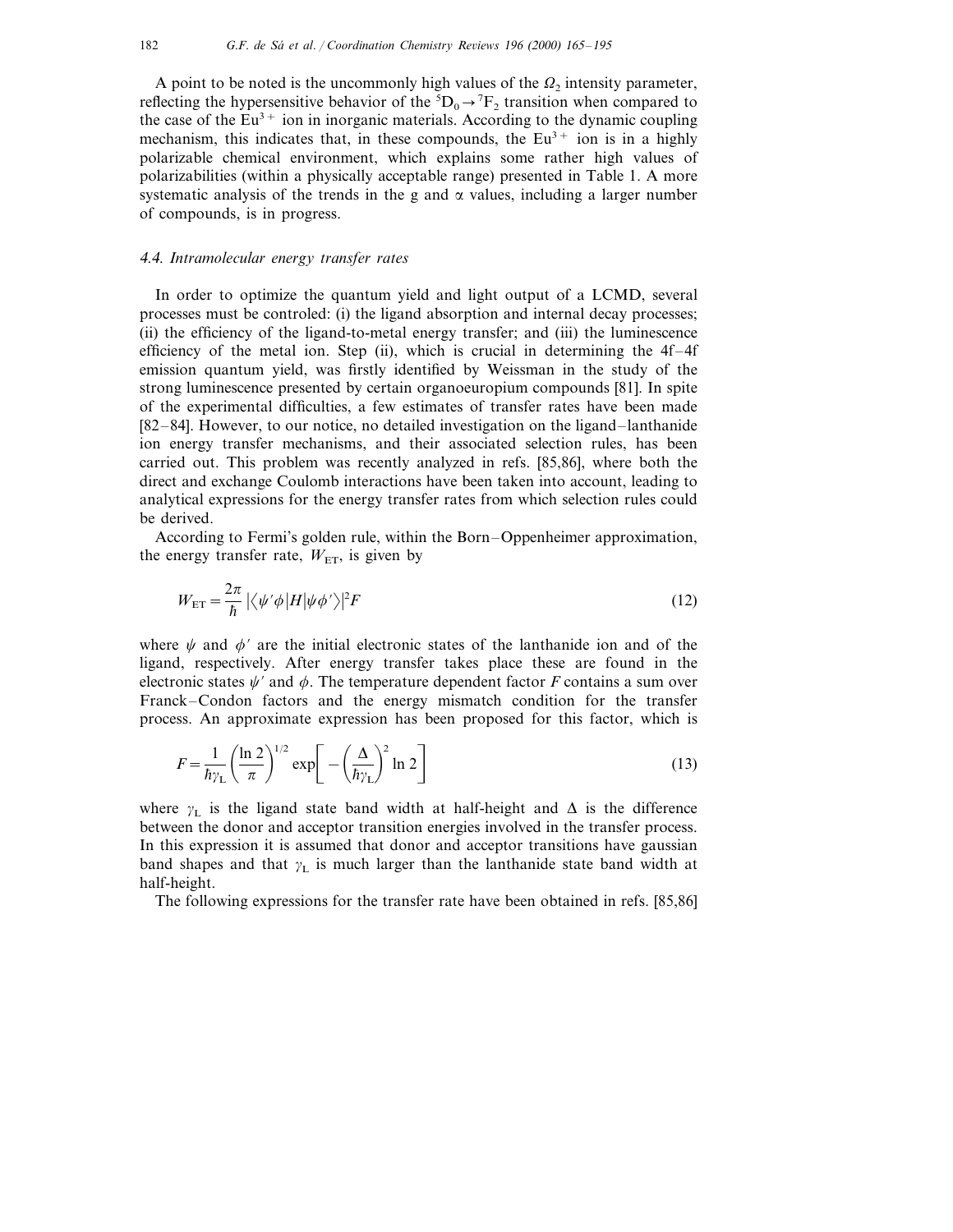*G*.*F*. *de Sa´ et al*. / *Coordination Chemistry Re*6*iews* <sup>196</sup> (2000) 165–195 183

$$
W_{\text{ET}} = \frac{2\pi}{\hbar} \frac{e^2 S_{\text{L}}}{(2J+1)G} F \sum_{\lambda} \gamma_{\lambda} \langle \alpha' J' || U^{(\lambda)} || \alpha J \rangle^2
$$
 (14)

which corresponds to the dipole– $2^{\lambda}$  pole mechanism, with  $\lambda = 2$ , 4 and 6,

$$
W_{\text{ET}} = \frac{4\pi}{\hbar} \frac{e^2 S_{\text{L}}}{(2J+1)GR_{\text{L}}^6} F \sum_{\lambda} \Omega_{\lambda}^{\text{ed}} \langle \alpha' J' || U^{(\lambda)} || \alpha J \rangle^2 \tag{15}
$$

corresponding to the dipole–dipole mechanism, also with  $\lambda = 2$ , 4 and 6, and

$$
W_{\rm ET} = \frac{8\pi}{3\hbar} \frac{e^2(1-\sigma_0)^2}{(2J+1)GR_{\rm L}^4} F\langle \alpha'J' ||S||\alpha J \rangle^2 \sum_m \left| \left\langle \phi \left| \sum_k \mu_z(k) s_m^{(k)} \right| \phi' \right\rangle \right|^2 \tag{16}
$$

corresponding to the exchange mechanism.

In the above equations *J* is the total angular momentum quantum number of the lanthanide ion and  $\alpha$  specifies the 4f spectroscopic term. *G* is the multiplicity of the ligand initial state and  $S_L$  is the dipole strength associated with the transition  $\phi \rightarrow \phi'$  in the ligand.  $U^{(\lambda)}$  is the same unit tensor operator which appears in Eq. (3), the reduced matrix elements of which are given in the intermediate coupling scheme [87], and  $R<sub>L</sub>$  is the distance from the lanthanide ion to the region of the ligand molecule in which the ligand donor (acceptor) state is localized [32]. The quantities  $\Omega^{\text{ed}}_{\lambda}$  are the well-known Judd–Ofelt intensity parameters (forced electric dipole contribution only), and the  $\gamma$ , s are given by

$$
\gamma_{\lambda} = (\lambda + 1) \frac{\langle r^{\lambda} \rangle^2}{(R_L^{\lambda + 2})^2} \langle 3 || C^{(\lambda)} || 3 \rangle^2 (1 - \sigma_{\lambda})^2
$$
\n(17)

In Eq. (16), *S* is the total spin operator of the lanthanide ion,  $\mu_z$  is the *z*-component of the electric dipole operator,  $s_m$  ( $m=0, \pm 1$ ) is a spherical component of the spin operator and the index k runs over the electrons of the ligand.  $\sigma_0$ is a screening factor of the same nature as those appearing in Eqs. (7) and (17) [32]. The matrix element involving the coupled operators  $\mu_z$  and  $s_m$  can be treated by quantum chemical methods in the same way as the spin–orbit interaction is evaluated in molecular systems [32,88]. It has been calculated, in our case, from the molecular orbital wavefunctions obtained with the sparkle model described in Sections 4.1 and 4.2. These ligand wavefunctions also leads to the following definition of  $R_{\rm L}$ 

$$
R_{\rm L} = \frac{\sum_{i} c_i^2 R_{\rm L}(i)}{\sum_{i} c_i^2}
$$
 (18)

where  $c_i$  is the molecular orbital coefficient of atom *i* contributing to the ligand donor (or acceptor) state and  $R_1(i)$  is the distance from atom *i* to the lanthanide ion.

The selection rules for the transfer process may be derived from the reduced matrix elements in the above equations. Thus, one finds that  $|J-J'| \leq \lambda \leq J+J'$  $(J' = J = 0$  *excluded*), for the multipolar (dipole–2<sup>2</sup> pole and dipole–dipole) mechanisms, and  $\Delta J = 0$ ,  $\pm 1$  (  $J' = J = 0$  *excluded*) for the exchange mechanism. It may,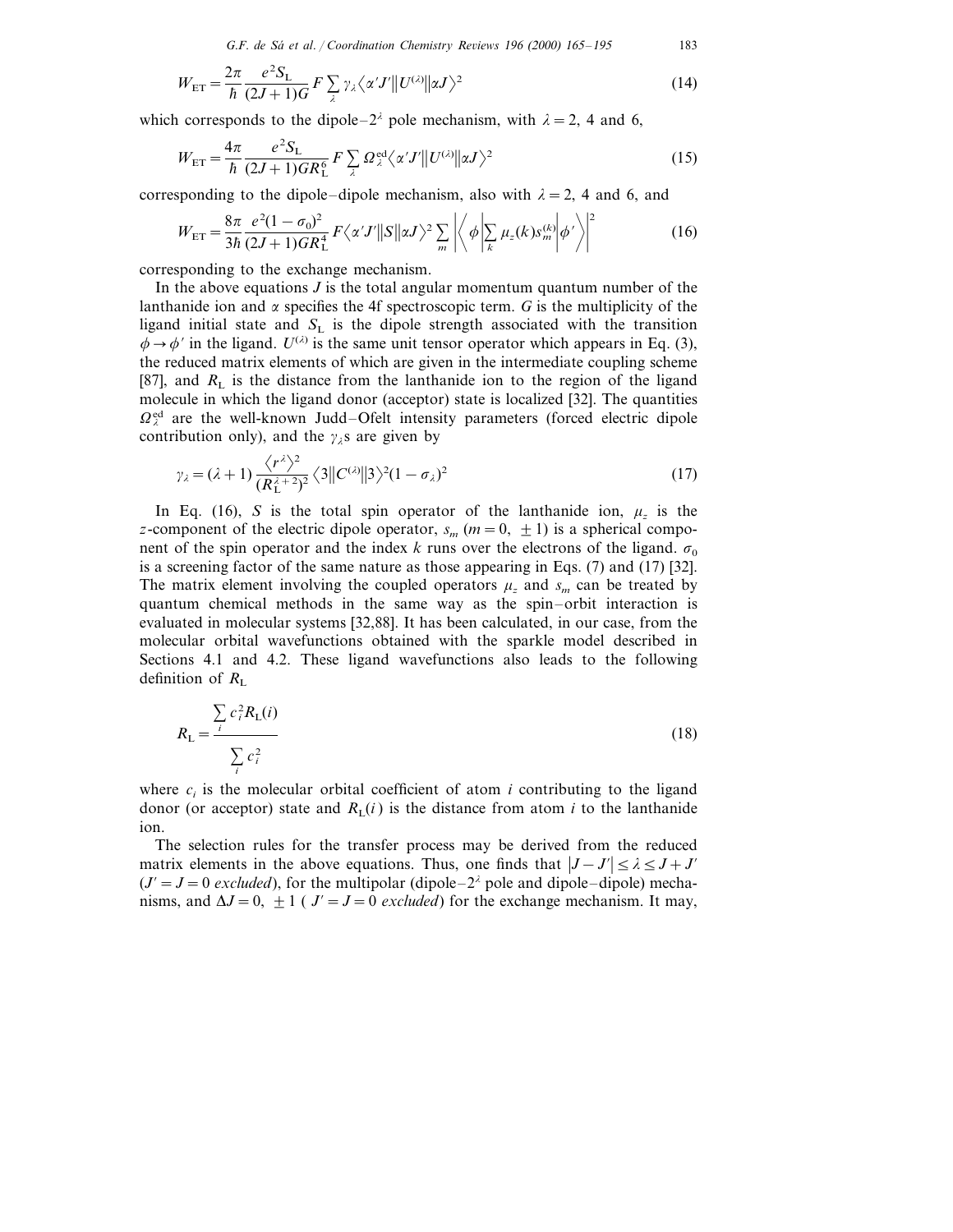therefore, be noted that these selections rules are complementary. From the ligand side the selection rules are taken into account through the values of  $S<sub>1</sub>$  and of the ligand matrix element in Eq. (16). Since in this latter the electric dipole operator is coupled with the spin operator, the usual selection rule on the multiplicities of the states  $\phi$  and  $\phi'$  no longer applies. According to these selection rules, in the case of the Eu<sup>3+</sup> ion, direct energy transfer to the  ${}^5D_0$  level is not allowed. This rule is, however, relaxed due to *J*-mixing effects and thermal population of the  ${}^{7}F_1$  level. On the other hand, quenching of emission from this level is allowed provided the  $Eu<sup>3+</sup>$  ion ends up in the  ${}^{7}F_{6}$ ,  ${}^{7}F_{4}$ ,  ${}^{7}F_{2}$  or  ${}^{7}F_{1}$  levels. Through the multipolar mechanisms, for this ion, good candidates to be involved with the transfer process would be the  ${}^5D_2$ ,  ${}^5L_6$ ,  ${}^5G_6$  and  ${}^5D_4$  levels, while through the exchange mechanism a strong candidate would be the  ${}^{5}D_1$  manifold.

## <sup>4</sup>.5. *Rate equations and luminescence quantum yields*: *theory and experiment*

The luminescence quantum yield of a given lanthanide complex is determined by a balance between radiative and non-radiative processes in the compound, and can be estimated by solving a set of appropriate rate equations, involving the transition and energy transfer rates, as well as the populations of the energy levels of both the lanthanide ion and the ligand [33].

However, before estimating the quantum yields for some selected complexes, it is useful also to provide some experimental data for comparison. Table 2 collects the main results for some representative  $Eu<sup>3+</sup>$  complexes. The experimental quantum yields were obtained as described above (Section 3.2). The positions of the lowest

| Complex <sup>b</sup>           | q<br>$(\%)$ | $R_{I}$ | $A_{\rm RAD}$<br>$(s^{-1})$ | $A_{\rm NR}^{\rm 300}$<br>$(s^{-1})$ | $A_{\rm NR}^{77}$<br>$(s^{-1})$ | Tripl<br>$\rm (cm^{-1})$ | $\tau_{\rm TR}$<br>$(\mu s)$ | Refs.    |
|--------------------------------|-------------|---------|-----------------------------|--------------------------------------|---------------------------------|--------------------------|------------------------------|----------|
| $Eu(trop)_{3}$                 | $< 10^{-3}$ |         | $\sim$ 10 <sup>3</sup>      | $>10^6$                              | $>10^6$                         | 15 630                   | 130                          | $[35]$   |
| $Eu_2(sq)_3(H_2O)_8$           | 0.02        | 40      | $\sim$ 10 <sup>3</sup>      | $>10^{5}$                            | $>10^4$                         | 23 600                   | 300                          | [25]     |
| $Eu(bzac)$ , $2H2O$            | 15          | 2.5     | 700                         | 2678                                 | 2266                            | 21 797                   | 0.41                         | [28, 92] |
| $Eu(bzac)$ <sub>3</sub> phen   | 18          | 2.5     | 673                         | 1748                                 | 719                             | 21 583                   | 0.43                         | [28, 92] |
| $Eu(bzac)$ <sub>3</sub> phenNO | 27          | 1.07    | 879                         | 708                                  | 496                             | 19 4 20                  | 0.46                         | [28, 92] |
| $Eu(bta)$ , $2H2O$             | 22          | 1.42    | 349                         | 2283                                 | 1734                            | 21 595                   | 0.17                         | [27, 92] |
| $Eu(bta)$ , phen               | 38          | -       | 580                         | 569                                  | 566                             | 21 633                   | 0.21                         | [92]     |
| $Eu(bta)$ , phenNO             | 65          | 1.14    | 760                         | 786                                  | 737                             | 19 600                   | 0.37                         | [27, 92] |
| $Eu(tta)$ , $2H2O$             | 23          | -       | 1110                        | 2740                                 | $\overline{\phantom{a}}$        | 21 280                   | $\overline{\phantom{a}}$     | [32, 33] |
| $Eu(tta)$ <sub>3</sub> 2DBSO   | 85          |         | 980                         | 420                                  | -                               | 21 280                   | 1300                         | [32, 33] |

Solid state photophysical data for the  ${}^5D_0$  luminescence of some selected Eu<sup>3+</sup> complexes<sup>a</sup>

<sup>a</sup> Quantum yields *q* upon ligand excitation ( $\lambda_{\text{exc}} = 370 \text{ nm}$ ) at 300 K, the ratio  $R_1$  between the integrated  ${}^{5}D_0$  emission intensities at 77 and 300 K, the  ${}^{5}D_0$  radiative ( $A_{\text{RAD}}$ ) and non-radiative decay rates at 300 and 77 K ( $A_{NR}^{300}$  and  $A_{NR}^{77}$ , respectively). The position of the lowest ligand triplet state (Tripl) in the complex and the triplet lifetime ( $\tau_{TR}$ ) at 77 K are also included.<br>b TTA, Thenoyltrifluoroacetonate; trop, tropolone, 2-hydroxy-2,4,6-cycloheptatrien-1-one; sq,

squarate, cyclobutenedionate; DBSO, dibenzylsulfoxide. Remaining ligands, as defined in Section 2.1.

Table 2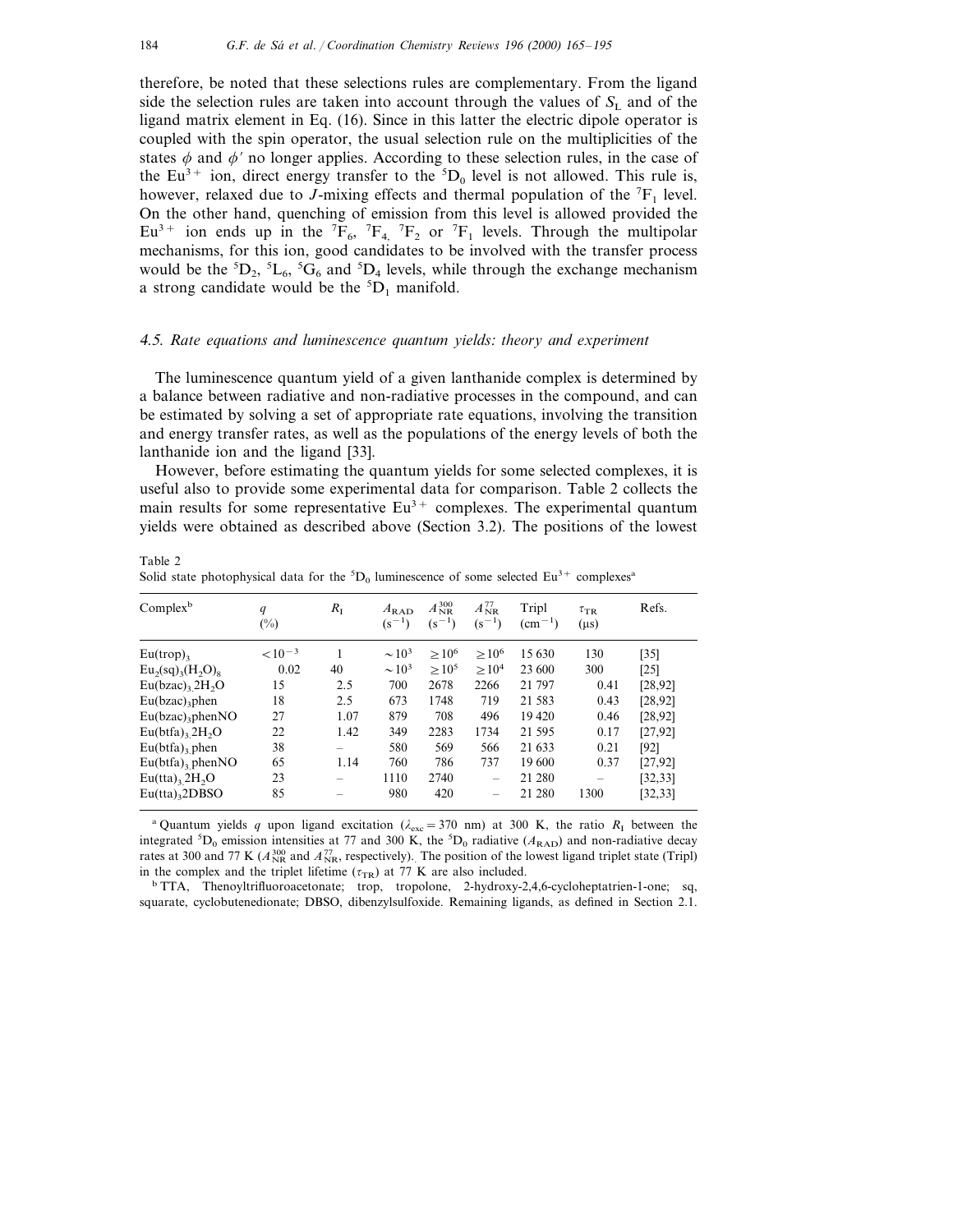ligand triplet states in the complexes correspond to the onset of the highest energy tail of the low temperature emission spectra for the  $Gd^{3+}$  complexes (see Fig. 1 for a representative example). The <sup>5</sup>D<sub>0</sub> radiative decay rates  $(A_{\text{RAD}})$  for the Eu<sup>3+</sup> complexes are obtained by summing over the radiative rates  $A_{0J}$  for each  ${}^5D_0 \rightarrow {}^7F_J$ emission transition. The  $A_{0I}$  rates were calculated from the intensity ratios between the  ${}^5D_0 \rightarrow {}^7F_J$  and the  ${}^5D_0 \rightarrow {}^7F_1$  emission transitions (*I<sub>0J</sub>* and *I<sub>01</sub>*, respectively) and the magnetic–dipole transition rate  $A_{01}$ , as described in [27]:

$$
A_{0J} = A_{01} \frac{I_{0J}}{I_{01}} \frac{v_{01}}{v_{0J}} \tag{19}
$$

The magnetic–dipole transition rate  $A_{01}$  is estimated to be 50 s<sup>-1</sup>, following

$$
A_{01} = 10^{-42} \nu^3 n^3 \frac{(L + 2S)^2}{g_J} \tag{20}
$$

Here the terms  $(L+2S)^2$  are the squared matrix elements, taken from ref. [90],  $g<sub>J</sub>$ is the statistical weight  $(2J' + 1)$  of the excited state [91], *n* is the refractive index, and  $v$  is the transition frequency.

The non-radiative rates  $A_{\text{NR}}^T$  can be obtained from the calculated  $A_{\text{RAD}}$  rates and the experimental decay rates by [27]:

$$
1/\tau^T = A_{\text{TOT}}^T = A_{\text{RAD}} + A_{\text{NR}}^T;
$$
\n(21)

where  $\tau^T$  is the <sup>5</sup>D<sub>0</sub> decay time at temperature *T*.

The luminescence spectra of the  $Eu^{3+}$  complexes are temperature-independent from 300 to 4.2 K, apart from intensity differences. In all cases shown in Table 2, the ligand phosphorescence is observed for the  $Gd^{3+}$  complexes, but not for the  $Eu<sup>3+</sup>$  complexes, indicating that energy transfer from the ligand triplet states to  $Eu<sup>3+</sup>$  excited states is quite efficient. Nevertheless, the quantum yields vary from remarkably high to extremely low values (or even total quenching). The reasons for this behaviour will be discussed below.

We turn now to the theoretical estimation of the quantum yields. In our analysis, we have considered two main energy transfer channels: singlet (ligand)  $\rightarrow$   $^5D_4(Eu^3+)$ and triplet (ligand)  $\rightarrow$  <sup>5</sup>D<sub>1</sub>(Eu<sup>3+</sup>), but we found that only the latter is important in these cases. A schematic energy level diagram showing the energy transfer channels considered is presented in Fig. 8. The  ${}^5D_1$  and the  ${}^5D_4$  levels of the Eu<sup>3+</sup> ion were chosen due to the selection rules mentioned above and the favourable energy mismatch conditions (energy level positions for  $Eu^{3+}$  in  $LaF_3$ :  ${}^5D_0 = 17\,293$ ;<br> ${}^5D_0 = 19.027$ :  ${}^5D_0 = 21.483$ :  ${}^5D_0 = 27.586$  cm<sup>-1</sup> [87], the levels in the complexes  $D_1 = 19027$ ;  ${}^5D_2 = 21483$ ;  ${}^5D_4 = 27586$  cm<sup>-1</sup> [87], the levels in the complexes being slightly shifted to lower energies, ca. 20–50 cm<sup>−</sup><sup>1</sup> ). Thus, if only the triplet (ligand)  $\rightarrow$  <sup>5</sup>D<sub>1</sub>(Eu<sup>3+</sup>) energy transfer channel is considered, we get the following set of rate equations for the normalized populations of the levels involved:

$$
\frac{\mathrm{d}\eta(\mathrm{S}_1)}{\mathrm{d}t} = -\frac{1}{\tau(\mathrm{S}_1)}\eta(\mathrm{S}_1) + \phi\eta(\mathrm{S}_0) \tag{22}
$$

$$
\frac{d\eta(T)}{dt} = -\left(W_{ET}^{(1)}\eta(^{T}F_{0}) + \frac{1}{\tau(T)}\right)\eta(T) + \phi_{NR}^{(1)}\eta(S_{1}) + W_{BT}^{(1)}\eta(^{5}D_{1})\eta(S_{0})
$$
(23)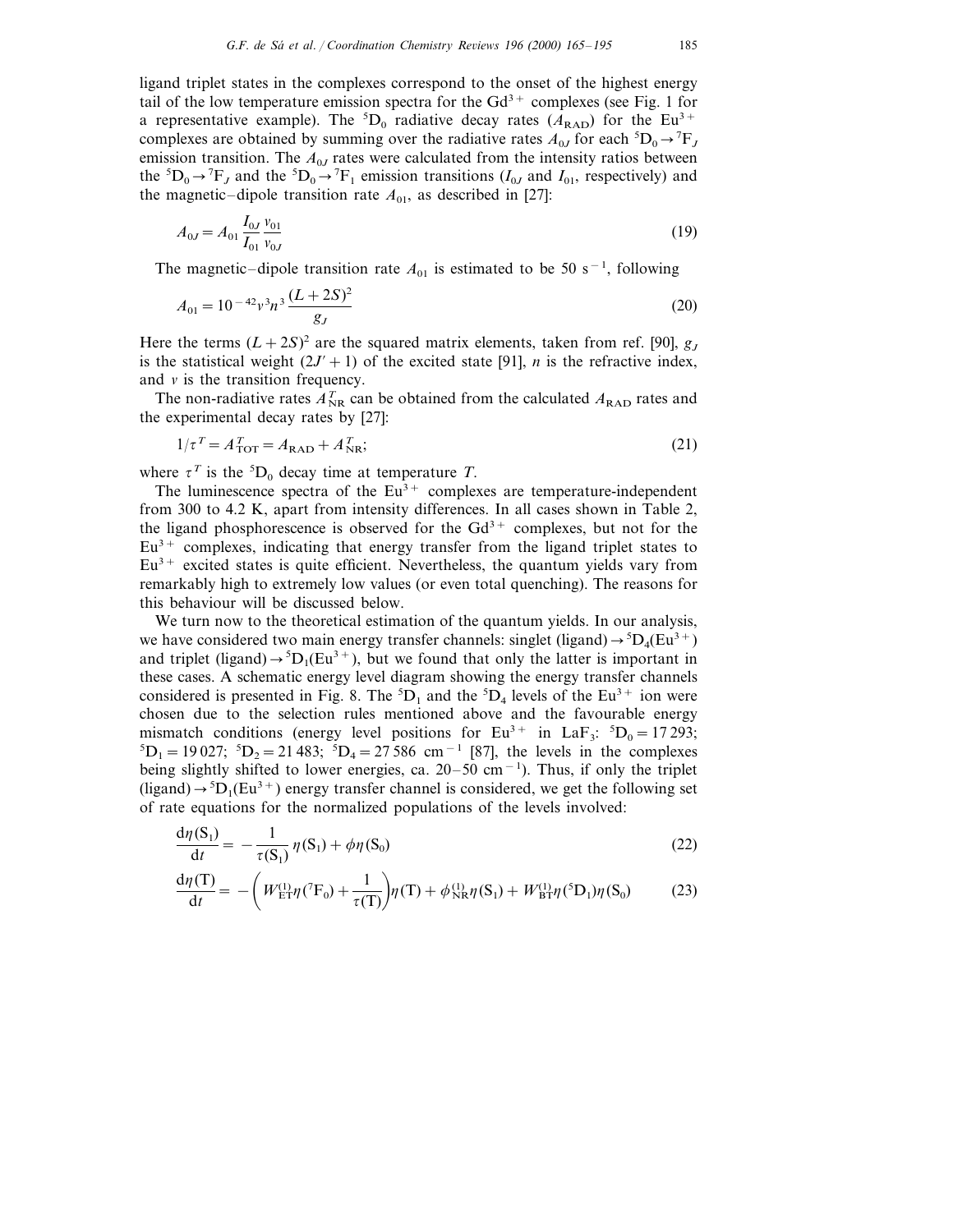$$
\frac{d\eta({}^{5}D_{1})}{dt} = -(W_{\rm BT}^{(1)}\eta(S_{0}) + W_{2})\eta({}^{5}D_{1}) + W_{\rm ET}^{(1)}\eta({}^{7}F_{0})\eta(T)
$$
\n(24)

$$
\frac{d\eta({}^{5}D_{0})}{dt} = -\frac{1}{\tau({}^{5}D_{0})}\eta({}^{5}D_{0}) + W_{2}\eta({}^{5}D_{1})
$$
\n(25)

$$
\eta^{\text{(5)}}\mathbf{D}_0 + \eta^{\text{(5)}}\mathbf{D}_1 + \eta^{\text{(5)}}\mathbf{F}_1 = 1\tag{26}
$$

$$
\eta(S_1) + \eta(S_0) + \eta(T) = 1\tag{27}
$$

where the term  $\eta$  represents the normalized level populations and  $\tau$  is the level lifetime in the absence of energy transfer. Internal conversion from  $S_1$  to  $S_0$  is assumed here to be much less important than the intersystem crossing from  $S_1$  to T and is not taken into account in the above equations. Under this assumption we have  $\phi_{NR}^{(1)} \cong 1/\tau(S_1)$ . These rate equations can be solved either numerically or analytically. The emission quantum yield  $q$  (the ratio between the numbers of emitted and absorbed photons) is given by

$$
q = \frac{A}{\phi} \frac{\eta(^5\text{D}_0)}{\eta(\text{S}_0)}
$$

A comparison between the theoretical and the experimental quantum yields for some  $Eu^{3+}$  complexes is presented in Table 3. The energy transfer rates from the



Fig. 8. Schematic energy level diagram for an  $Eu<sup>3+</sup>$  complex showing the most probable channels for the intramolecular energy transfer process.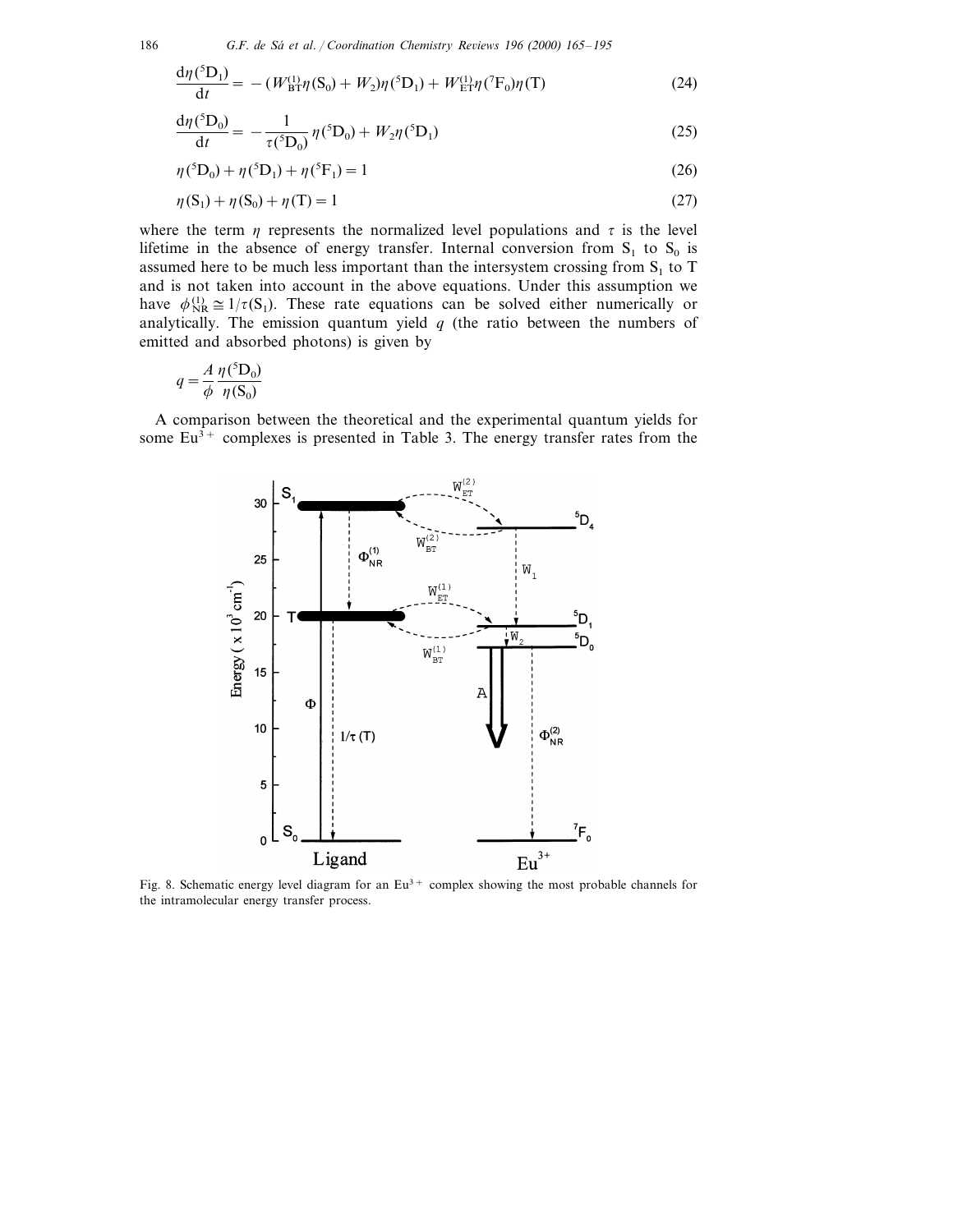Table 3

Experimental ( $q_{\text{EXP}}$ ) and theoretical ( $q_{\text{TH}}$ ) quantum yields upon ligand excitation at 300 K for the  ${}^{5}D_{0}$ luminescence of some selected Eu<sup>3+</sup> complexes<sup>a</sup>

| Complex                                  | $W_{\rm ET}$<br>$(s^{-1})$ | $W_{\rm BT}$<br>$(s^{-1})$ | $\overline{A}$<br>$(s^{-1})$ | $\tau^{-1}({}^5D_0)$<br>$(s^{-1})$ | $q_{EXP}$<br>$(\%)$ | $q_{TH}$<br>$(\%)$ | Ref.   |
|------------------------------------------|----------------------------|----------------------------|------------------------------|------------------------------------|---------------------|--------------------|--------|
| $Eu(btfa)_{3}2H_{2}O$                    | $9.9 \times 10^{9}$        | $8.1 \times 10^{9}$        | 625                          | 3571                               | 22                  | 19                 | [92]   |
| $Eu(bta)$ <sub>3</sub> phenNO            | $2.2 \times 10^{11}$       | $7.4 \times 10^{10}$       | 830                          | 1492                               | 65                  | 56                 | [92]   |
| $Eu(tta)$ <sub>3</sub> 2H <sub>2</sub> O | $1.3 \times 10^{9}$        | $3.1 \times 10^8$          | 1110                         | 3840                               | 23                  | 29                 | $[33]$ |
| $Eu(tta)$ <sub>3</sub> 2DBSO             | $7.7 \times 10^8$          | $1.9 \times 10^{8}$        | 980                          | 1400                               | 85                  | 70                 | $[33]$ |

<sup>a</sup> The rates for the ligand to Eu<sup>3+</sup> ion energy transfer ( $W_{ET}$ ) and Eu<sup>3+</sup> to ligand energy back-transfer  $(W_{\text{BT}})$ , the Eu<sup>3+</sup> spontaneous emission coefficients *A*, and the total decay rates for the <sup>5</sup>D<sub>0</sub> level of the Eu<sup>3+</sup> ion ( $\tau^{-1}$ (<sup>5</sup>D<sub>0</sub>)) are also included.

ligand triplet state T to the  ${}^5D_1$  level of the Eu<sup>3+</sup> ion, the back-transfer rates  $({}^{5}D_1 \rightarrow T)$ , the Eu<sup>3+</sup> spontaneous emission coefficient (equivalent to the  $A_{RAD}$  rate), and the total  ${}^5D_0$  decay rates are also given. We assumed a singlet  $\rightarrow$  triplet intersystem crossing rate of  $10^8$  s<sup>-1</sup>, a triplet state decay rate of  $10^5$  s<sup>-1</sup>, and a  ${}^{5}D_1 \rightarrow {}^{5}D_0$  non-radiative decay rate of 10<sup>6</sup> s<sup>-1</sup> [33]. The experimental observation of  ${}^{5}D_1$  rise-times for many  $Eu^{3+}$  complexes (e.g. refs. [27.29]) clearly indicates that the  ${}^5D_0$  rise-times for many Eu<sup>3+</sup> complexes (e.g. refs. [27,29]) clearly indicates that the energy transfer from the ligand occurs to the  ${}^{5}D_1$  level or to levels above it, since the observed rise times correspond to the  ${}^5D_1$  lifetime (i.e.  $\sim$  4  $\mu$ s).

As mentioned above, the quantum yields upon ligand excitation result from a balance between the ligand to  $Eu^{3+}$  energy transfer rates, the  ${}^{5}D_{0}$  radiative decay rates  $A_{\text{RAD}}$ , and the <sup>5</sup>D<sub>0</sub> non-radiative decay rates  $A_{\text{NR}}$ . The non-radiative decay rates may have contributions from several non-radiative processes [4,93,95,101]: multiphonon relaxation, energy back-transfer from the lanthanide ion to ligand excited levels, relaxation to the ground state via crossover to another excited state (e.g. the ligand to metal charge-transfer state of the  $Eu^{3+}$  ion), or energy transfer between the lanthanide ions themselves. The latter process is usually hampered in complexes, especially between  $Eu^{3+}$  ions, due to the rather long Ln–Ln distances  $(55 \text{ Å})$ , and can be neglected in our analysis. It must be kept in mind, however, that energy transfer between lanthanide ions can be relevant in many complexes [4,16], particularly for those ions which have longer critical distances for energy transfer (i.e.  $r_c > 6$  Å), such as Tb<sup>3+</sup> or Ce<sup>3+</sup> [93]. The contribution of the multiphonon relaxation process is essentially temperature independent in the temperature range usually investigated (viz.  $4.2-300$  K), whereas the rates due to back-transfer or crossover to the  $Eu^{3+}$  charge-transfer state are strongly temperature dependent, since these processes are usually phonon-assisted [4,93].

Table 2 presents some examples where the nature of the dominating non-radiative processes can be clearly defined. For instance, the total lack of  $Eu^{3+}$  luminescence, even at 4.2 K, in the Eu(trop)<sub>3</sub> complex is ascribed to an energy back-transfer to the ligand triplet states, since they are at lower energies than the  ${}^5D_0$  state [30,35]. For the same reason, the Tb(trop)<sub>3</sub> complex does not show any luminescence at all [30,35]. Conversely, the strong quenching of the  $Eu^{3+}$  emission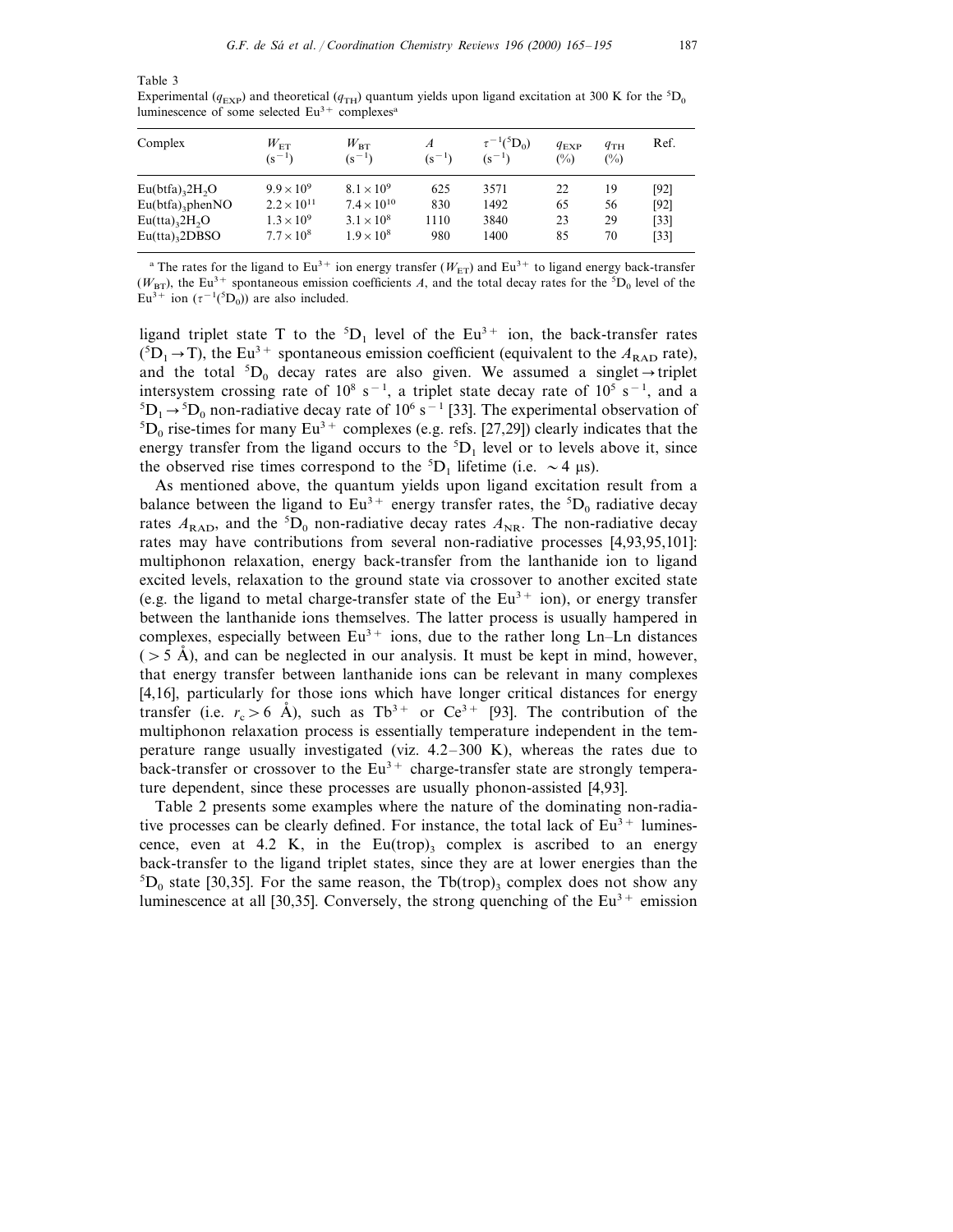in Eu<sub>2</sub>(sq)<sub>3</sub>(H<sub>2</sub>O)<sub>8</sub> cannot be due to back-transfer because the ligand states are at much higher energies, and neither can it be due to multiphonon relaxation by coupling to the O-H vibrations since the quenching is strongly temperature dependent [25]. Moreover, the Tb<sub>2</sub>(sq)<sub>3</sub>(H<sub>2</sub>O)<sub>8</sub> complex shows a temperature-independent quantum yield of 50% [25]. Therefore, the  ${}^5D_0$  quenching is ascribed to a non-radiative relaxation via the charge transfer (CT) state of  $Eu^{3+}$ , which is at rather low energies in the squarate complexes (viz. ca. 20 000 cm<sup>-1</sup>) [25]. Quenching of the  ${}^{5}D_0$  emission of Eu<sup>3+</sup> via a low-lying CT state has also been observed in some cryptates and calixarene complexes [4,12].

A comparison between the complexes of the  $\beta$ -diketones bzac and btfa is worthwhile, since these two ligands are very similar. The btfa complexes have higher quantum yields than bzac complexes and Table 2 clearly indicates that this is due to the lower non-radiative decay rates of the btfa complexes. Considering that the  $A_{NR}$  rates are temperature dependent, it can be argued that, besides the multiphonon relaxation by coupling to  $O-H$  and  $C-H$  vibrations, phonon-assisted back-transfer and/or crossover to the  $Eu^{3+}CT$  state are also operative. This latter process probably gives a larger contribution, because the positions of the triplet states for the two classes of complexes seem to be too similar to explain the observed differences. Since the temperature dependence is more pronounced for the bzac complexes, the additional non-radiative process has a larger contribution in this case. The differences between btfa and bzac complexes can be ascribed to the presence of the electron-withdrawing  $CF_3$  group in btfa and the electron-donor  $CH_3$ group in bzac, which would shift the CT state of  $Eu<sup>3+</sup>$  to higher energies. Further, the multiphonon relaxation rates can be reduced (coupling with  $C-F$  versus  $C-H$ oscillators).

The quantum yields also increase in the sequence  $H_2O \rightarrow$  phen $\rightarrow$  phenNO. Table 2 shows that this effect can be ascribed to at least three factors: the  $A_{\text{RAD}}$  rates increase (probably due to the larger opposite parity admixing induced by the higher polarisability of the ligands), the  $A_{NR}$  rates decrease (both the multiphonon relaxation and the temperature dependent rates), and the energy transfer rates increase (due to the lowering of the triplet states leading to better energy mismatch conditions). Table 3 shows that the higher quantum yields of the tta complexes, in comparison with the btfa complexes, are not due to higher energy transfer rates, but rather to larger spontaneous emission coefficients, lower non-radiative rates, and a better balance between energy transfer and back-transfer rates. Finally, it is also important to point out that there is a good agreement between the experimental and the theoretical quantum yields, showing that the theoretical estimation of quantum yields can be a valuable tool for developing efficient LCMDs.

#### **5. Device applications and future developments**

In the past decade, luminescent lanthanide complexes have been intensively studied with particular interest towards applications to high efficient LCMDs [94]. A great concern has been the design and successful synthesis of complexes with high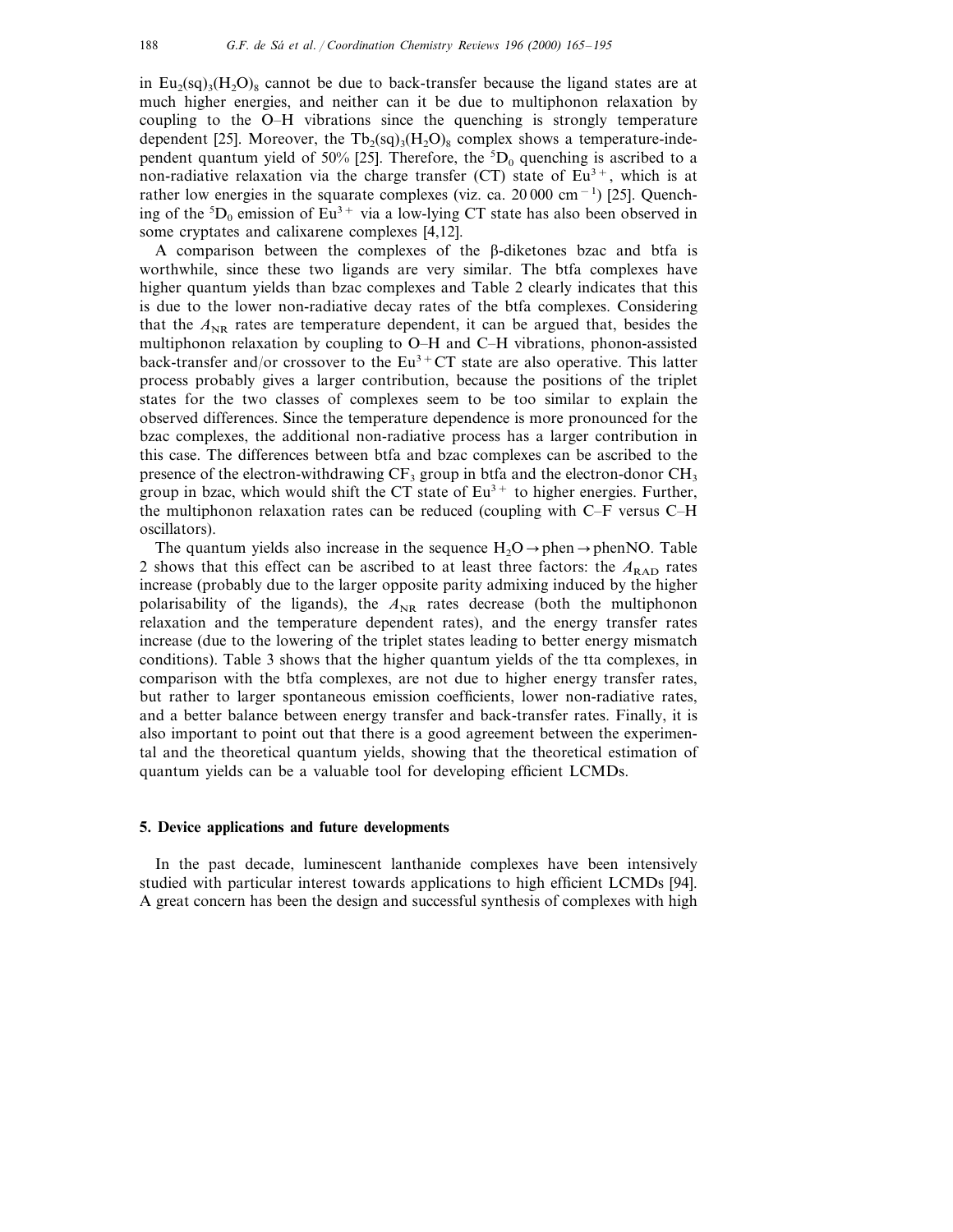quantum yields, which would also be thermodynamically stable, volatile and compatible with advanced microelectronic technologies for thin film production.

The lanthanide complexes studied in this work embrace a class of new materials that present some of these characteristics, which make them of potential application to a wide range of processes and new technologies. In this section we present the first experimental results on  $Eu^{3+}$  and Tb<sup>3+</sup>-based thin film device structures of great potential for some applications, such as sensors for UV radiation and an antireflection coating (ARC) on silicon solar cells. To our knowledge this is the first time that these complexes are produced as thin films and its optical and photon conversion properties are used to demonstrate the beneficial effects on microelectronic device characteristics. We emphasize here that beyond the high quantum yield of these materials, some new interesting features are obtained, on one hand due to the volatility of most fluorinated b-diketonate complexes and, on the other hand because the control of degradation of some of these complexes, which allows for enlarging the range of applications into electroluminescence devices, dosimeters and advanced microelectronic processes such as photolithography and passivation coatings.

We have produced thin films of  $Eu^{3+}$  and  $Tb^{3+}$ -based complexes by thermoevaporation techniques, attaining highly homogeneous films of thickness up to a few hundred Angstroms. For the device applications we have recently envisaged, we used a fluorinated  $\beta$ -diketone, namely btfa  $(4,4,4$ -trifluoro-1-phenyl-2,4-butanedione) with  $2,2'$ -bipyridine and 1,10-phenanthroline as heterobiaryl ligands [61]. Two complexes synthesized in recent work [37], Eu(btfa)<sub>3</sub>bipy and Tb(btfa)<sub>3</sub>phen are very efficient light converters under UV excitation (where the ligands act as excellent antennas, absorbing UV radiation, and efficiently transferring energy to the  $Ln^{3+}$  emitters) with a remarkable luminescence quantum yield at room temperature. For instance, the quantum yield for  $Eu(bta)$ , bipy thin film, measured with an integration sphere, was found to be 64%. The chemical and physical properties of these materials such as thermodynamical stability allow their favorable use comparatively to other volatile ones [102]. In this way, it is possible to thermally evaporate, under low vacuum, fluorinated -diketonate complexes, in order to obtain a highly uniform and stable thin film with strong luminescence comparable to their powder [103] giving it a potential technological applicability.

Using these complexes as UV sensors, the Eu<sup>3+</sup> red ( ${}^{5}D_{0} \rightarrow {}^{7}F_{2}$ ) and Tb<sup>3+</sup> green  $({}^{5}D_4 \rightarrow {}^{7}F_5)$  emissions were monitored as a function of UV excitation/exposure time for the complex thin films. For the europium species, the red luminescence continuously decreases under UV radiation exposure, which is associated to a controlled ablation of the complex, recently confirmed by ellipsometric measurements [37]. This process is irreversible and was quantified in absolute dose measurements; the luminescence quenching is precisely related to the amount of UV energy per area. In this way, we correlate this ablative process to the UV time exposure and intensity in order to dose, for instance, the cumulative effect of sunlight on human skin. For the Eu(btfa)<sub>3</sub>bipy in the powder form, the same behavior is observed, but with a much slower time constant for the luminescence decrease, allowing dosimetric sensitivity control.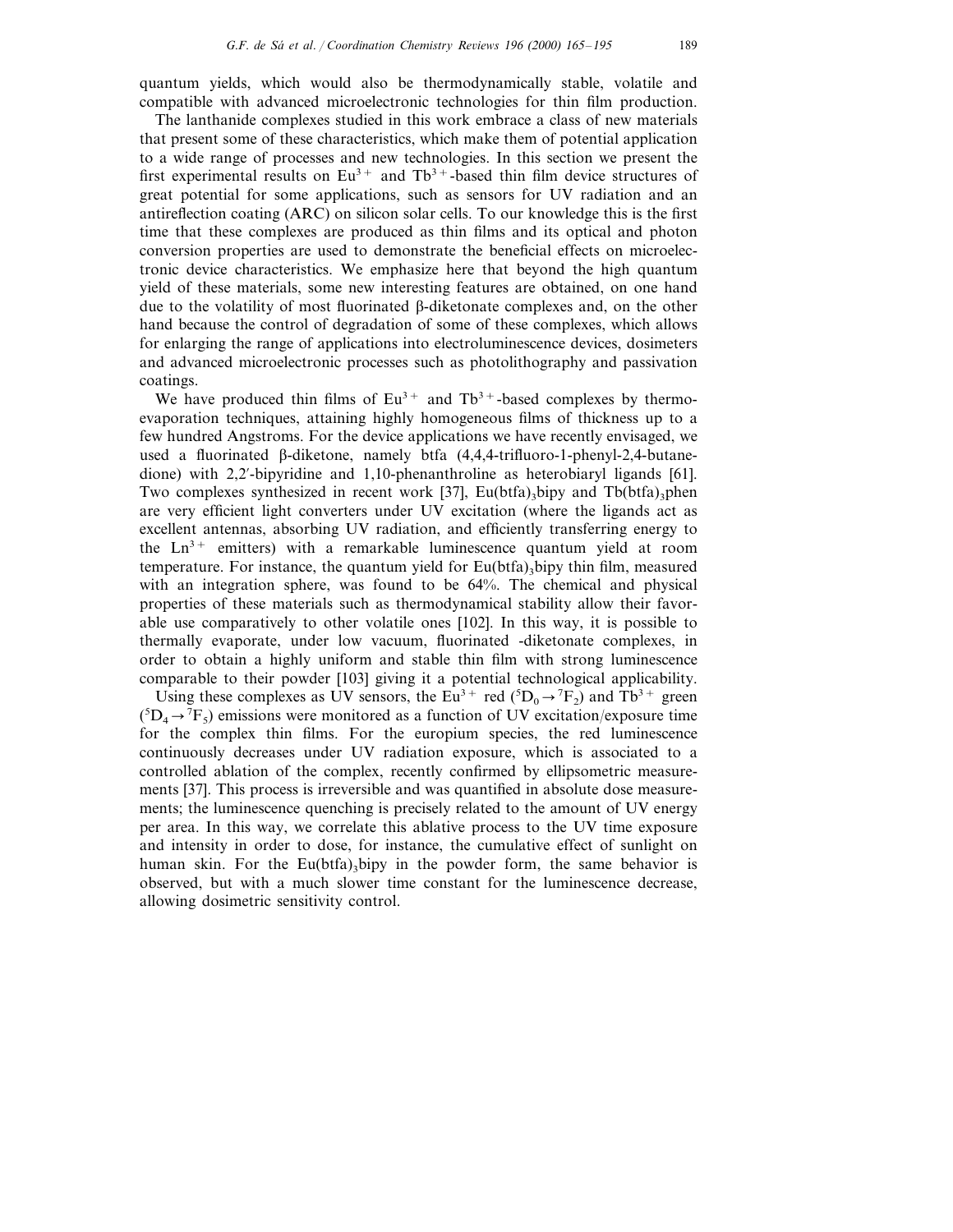

Fig. 9. Dosimetric curves for the device using a 600 Å film for UVA,B and a 150 Å film for UVC.

For the Tb<sup>3+ 5</sup>D<sub>4</sub>  $\rightarrow$ <sup>7</sup>F<sub>5</sub> emission, the behavior is opposite for several minutes. A luminescence raise is observed for this green emission, which returns to the initial value afterwards. The system act as a UV dosimeter [104] at a molecular level, and is very selective and sensitive to UV radiation, and may be controlled by varying the film thickness according to the application needs and aims, the source to be measured or the exposed material. The dosimeter was calibrated by an integration sphere coupled to a radiometer.

A curve of energy per unit area  $(J/cm<sup>2</sup>)$  at the three UV regions regarding skin damage as a function of luminescence quenching is shown in Fig. 9. We may determine the energy per unit area received by the exposed material just by knowing its percentage quenching of luminescence. The dosimeter measurement is done by comparing an UV irradiated sample to a non-irratiated one, therefore, this figure corresponds to the UV dosimeter calibration curve, which may be used to calculate how much UV radiation the material was exposed.

This new kind of UV dosimeter is based on the luminescence decrease of the complexes by UV degradation, and is monitored and correlated to the amount of UV exposure, as shown in the Fig. 9. The effect of the Eu(III) luminescence quenching is reproducible, and is accurately associated with the amount of UV energy per unit area. The greatest advantage of this molecular dosimeter is its wide range of sensitivity that may be adjusted by varying the film thickness allowing us to adjust it to the kind of source to be dosed (artificial or sunlight). The system studied detects the UV radiation in a cumulative way giving it a memory effect, allowing highly reliable dosimetric measurements.

The long-term stability of the Eu(btfa)<sub>3</sub>bipy complex in the thin film form has been observed over a 6 month period, exposed to atmospheric pressure, and no noticeable change in its properties was found. All the above characteristics, allied to the compatibility with standard device processing techniques (for thin film production) suggests the possibility of using the material in device applications.

Another simple approach would be its use as antireflection coating (ARC) of photovoltaic devices such as solar cells and photo detectors or sensors associated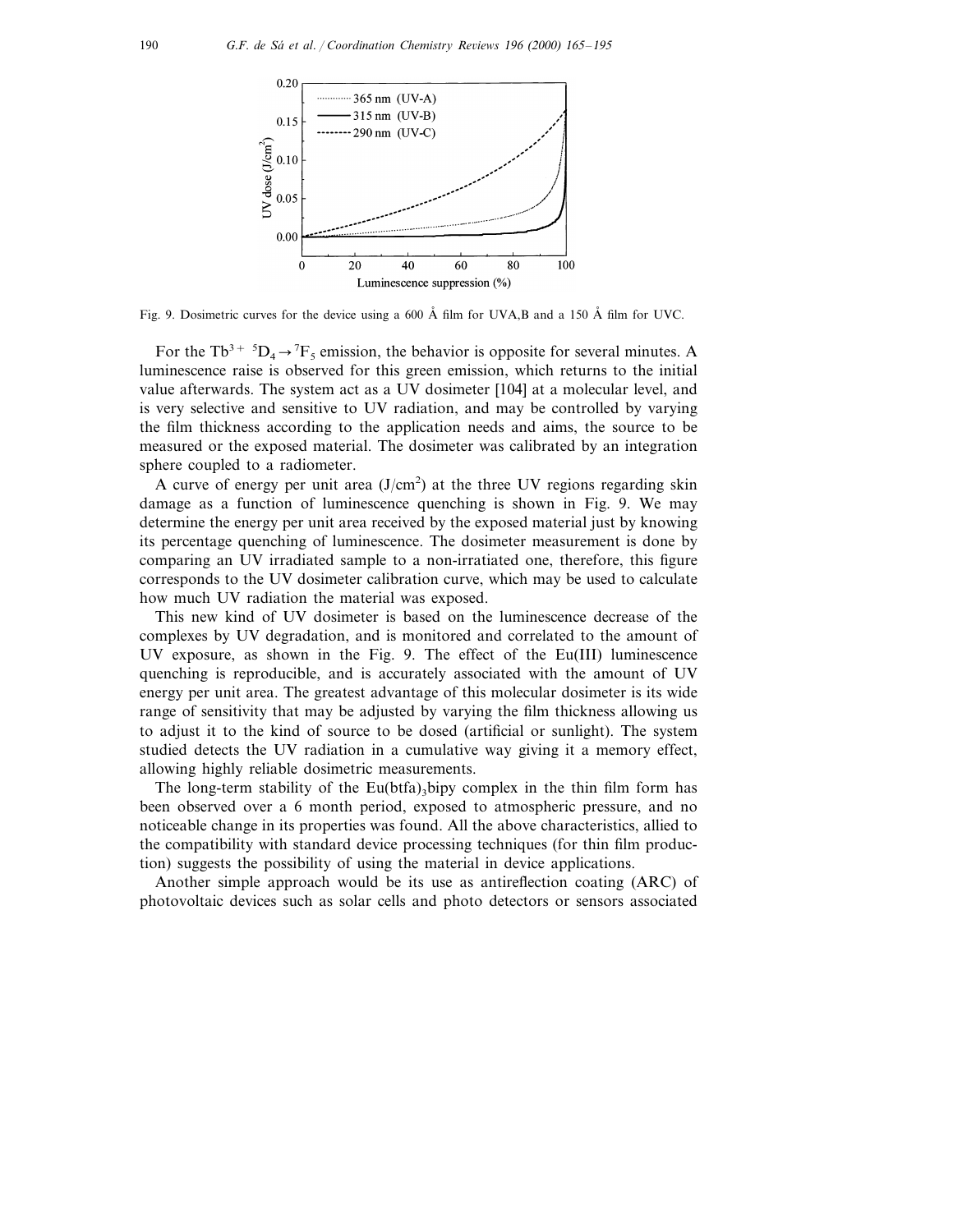

Fig. 10. I  $\times$  V characteristics of a silicon p-n junction solar cell without and with an antireflection coating (ARC) of Eu(btfa)<sub>3</sub>bipy thin film of thickness 85.5 nm: (a) dark, no ARC; (b) illuminated, no ARC; and (c) illuminated, with ARC.

with silicon technology. To improve the range of detection for solar cells, for instance, it is possible to use this material as a thin film covering the cell, allowing the detection of the UV radiation by conversion to visible in a highly efficient way, that in addition assures the protection of the cell against UV damage

Fig. 10 illustrates the use of a thin film of the Eu(btfa)<sub>3</sub>bipy complex deposited over a silicon p-n junction solar cell. Two effects are expected, from this experiment, to affect the solar cell efficiency due to the presence of the thin film: (a) an improvement on efficiency is expected due less reflection of incident light (we refer to the mid-visible spectral range ca. 550 nm for silicon average optical response) when the thin film thickness is equal to  $\lambda/4n$ , and (b) due to the luminescent properties of the complex some further improvement of the solar cell efficiency is expected as a result of the ultraviolet  $\rightarrow$  visible (red) photon energy conversion as evident from the absorption and luminescent spectra previously discussed. The later is a consequence of the better photon response of silicon cells in the visible, in opposition to the UV spectral region. The curves in Fig. 10 represent the solar cell current–voltage  $(I \times V)$  characteristics (a) in dark, (b) illuminated without ARC and (c) illuminated with a 85.5 nm thick ARC of the Eu(btfa)<sub>3</sub>bipy thin film. The improvement obtained in the solar cell efficiency is ca. 21% when the ARC is used. The curve (b) indicate an efficiency of 4.3%, while in curve (c) the efficiency is improved to 5.2% for the same solar cell after the ARC layer deposition. The results presented in Fig. 10 are mainly illustrative and more elaborate optimization in processing is needed for use with higher efficiency solar cell devices produced with more complex cell structures.

The same kind of thermo-evaporated complex may be used in new kinds of self-aligned photolithography processes, due to its compatibility with standard silicon processing technologies, as well as passivating protective coatings.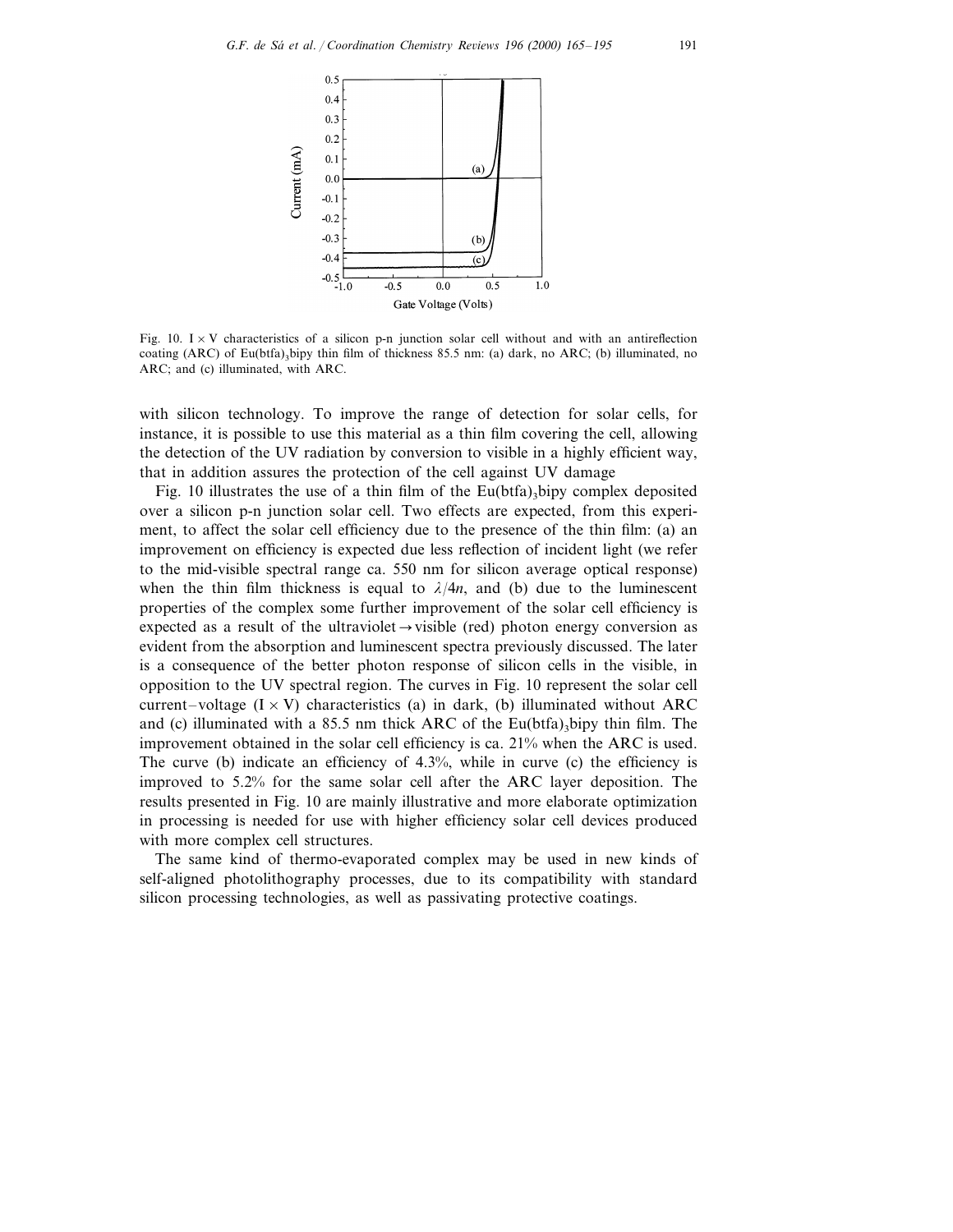High efficiency organic electroluminescence devices have recently been important to the development of a new large-size display technologies: 10 years ago, Tang and Slyke demonstrated the viability of low-voltage electroluminescent diodes [97], allowing one to envisage tunability of color in electroluminescent LEDs (light emitting diodes).

The rare earth ions exhibit very sharp emission bands (sharper than usual luminescent organic dyes), allowing a precise color coordinate control, as shown in a new optical material, namely the full color glass, where the three primary light colors are produced only by  $4f-4f$  rare earth emissions [98–100]. The volatility of highly efficient rare earth  $\beta$ -diketonates makes it possible to attain the same process of color control with very narrow emission lines of primary color in mixed thin films or in a multi-layer sandwich of thin films produced by the thermo-evaporation technique.

The new devices obtained by using thin films of fluorinated  $\beta$ -diketonates of lanthanides may improve the quality of color generation for large area displays and solid state microsources of white light. Therefore great interest lies in the possibility of designing dedicated structures for these applications.

Another application of these materials in the film thin form, which we are presently working on, is as electroluminescent LCMDs made of multilayers of different  $Ln^{3+}$  complexes. With the use of appropriate metal-contacting carrier injectors, under relatively low biases, could emit light possibly sweeping the full visible range. This would be possible by using multilayer structures of these materials containing  $Eu^{3+}$  (red emission), Tb<sup>3+</sup> (green emission) and Tm<sup>3+</sup> (blue emission) and taking advantage of the high quantum yield and stability of the complexes in the thin film form.

## **Acknowledgements**

The authors are grateful to CNPq, PADCT, CAPES, FACEPE, and FINEP (Brazilian Agencies) for partially supporting this work, to Dr S. Alves Jr. for spectroscopic measurements, B.J.P. da Silva for technical assistance on the thin film deposition and, Mr Gerd B. da Rocha for providing the calculated triplet results prior to publication.

## **References**

- [1] J.-M. Lehn, Angew. Chem. Int. Ed. Engl. 29 (1990) 1304.
- [2] M. Pietraszkiewicz, J. Karpiuk, A.K. Rout, Pure Appl. Chem. 65 (1993) 563.
- [3] N. Sabbatini, M. Guardigli, I. Manet, R. Ungaro, A. Casnati, R. Ziessel, G. Ulrich, Z. Asfari, J.-M. Lehn, Pure Appl. Chem. 67 (1995) 135.
- [4] N. Sabbatini, M. Guardigli, J.-M. Lehn, Coord. Chem. Rev. 123 (1993) 201.
- [5] B. Alpha, V. Balzani, J.-M. Lehn, S. Perathoner, N. Sabbatini, Angew. Chem. Int. Ed. Engl. 26 (1987) 1266.
- [6] G. Mathis, Clin. Chem. 41 (1995) 1391.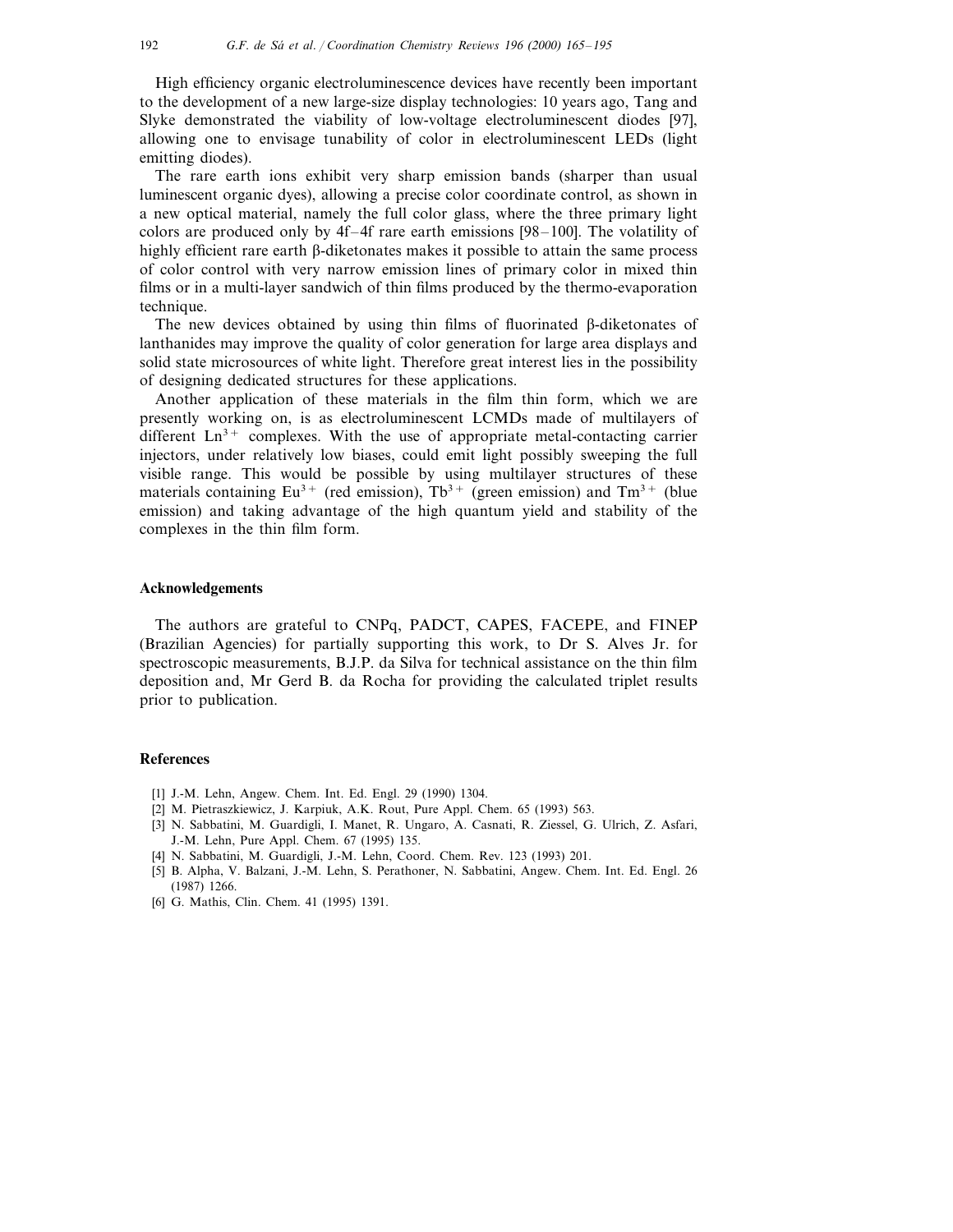- [7] B. Alpha, J.-M. Lehn, G. Mathis, Angew. Chem. Int. Ed. Engl. 26 (1987) 266.
- [8] I.A. Hemmilä, Applications of Fluorescence in Immunoassays, Wiley, New York, 1991.
- [9] H. Mikola, H. Takkalo, I. Hemmilä, Bioconj. Chem. 6 (1995) 235.
- [10] H. Takkalo, V.M. Mukkala, L. Meriö, J.C. Rodriguez-Ubis, R. Sedano, O. Juanes, E. Brunet, Helv. Chim. Acta 80 (1997) 372.
- [11] V.M. Mukkala, J.J. Kankare, Helv. Chim. Acta 75 (1992) 1578.
- [12] J.-C.G. Bünzli, F. Ihringer, Inorg. Chim. Acta 246 (1996) 195.
- [13] J.-C.G. Bünzli, E. Moret, V. Foiret, K.J. Schenk, W. Mingzhao, J. Linpei, J. Alloys Comp. 207/208 (1994) 107.
- [14] C. Piguet, G. Bernardinelli, G. Hopfgartner, Chem. Rev. 97 (1997) 2005.
- [15] J.-C.G. Bünzli, P. Froidevaux, J.M. Harrowfield, Inorg. Chem. 32 (1993) 3306.
- [16] G. Blasse, G.J. Dirksen, N. Sabbatini, S. Perathoner, Inorg. Chim. Acta 133 (1987) 167.
- [17] G. Blasse, L.H. Brixner, Recl. Trav. Chim. Pays-Bas 109 (1990) 172.
- [18] M.H.V. Werts, J.W. Hofstraat, F.A.J. Geurts, J.W. Verhoeven, Chem. Phys. Lett. 276 (1997) 196.
- [19] D.B. Bol'shoi, S.B. Meshkova, Z.M. Topilova, M.O. Lozinskii, Yu.E. Shapiro, Opt. Spectrosc. 83 (1997) 627.
- [20] P.K. Sharma, A.R. van Doorn, A.G.J. Staring, J. Lumin. 62 (1994) 219.
- [21] E.J. Nassar, P.S. Calefi, I.L.V. Rosa, O.A. Serra, J. Alloys Comp. 275/277 (1998) 838.
- [22] G.F. de Sá, W.M. de Azevedo, A.S.L. Gomes, J. Chem. Res. (S) (1994) 234.
- [23] G.F. de Sá, F.R.G. e Silva, O.L. Malta, J. Alloys Comp. 207/208 (1994) 457.
- [24] C. de Mello Donegá, S. Alves Jr., G.F. de Sá, Chem. Commun. (1996) 1199.
- [25] C. de Mello Donegá, S.J.L. Ribeiro, R.R. Gonçalves, G. Blasse, J. Phys. Chem. Solids 57 (1996) 1727.
- [26] M.E. Mesquita, G.F. de Sá, M.A.B. Lopes, O.L. Malta, J. Chem. Res. (S) (1996) 120.
- [27] C. de Mello Donegá, S. Alves Jr., G.F. de Sá, J. Alloys Comp. 250 (1997) 422.
- [28] S. Alves Jr., F.V. Almeida, G.F. de Sá, C. de Mello Donegá, J. Lumin. 72/74 (1997) 478.
- [29] M.E. Mesquita, G.F. de Sá, O.L. Malta, J. Alloys Comp. 250 (1997) 417.
- [30] B.S. Santos, C. de Mello Donegá, G.F. de Sá, J. Lumin. 72/74 (1997) 535.
- [31] A.V.M. de Andrade, N.B. da Costa Jr., R.L. Longo, O.L. Malta, A.M. Simas, G.F. de Sá, Mol. Eng. 7 (1997) 293.
- [32] O.L. Malta, H.F. Brito, J.F.S. Menezes, F.R. Gonçalves e Silva, S. Alves Jr., F.S. Farias Jr., A.V.M. de Andrade, J. Lumin. 75 (1997) 255.
- [33] O.L. Malta, H.F. Brito, J.F.S. Menezes, F.R. Gonçalves e Silva, C. de Mello Donegá, S. Alves Jr., Chem. Phys. Lett. 282 (1998) 233.
- [34] H.J. Batista, A.V.M de Andrade, R.L. Longo, A.M. Simas, G.F. de Sá, N.K. Ito, L.C. Thompson, Inorg. Chem. 37 (1998) 3542.
- [35] B.S. Santos, C. de Mello Donegá, G.F. de Sá, L.F.C. de Oliveira, P.S. Santos, Spectrochim. Acta A 54 (1998) 2237.
- [36] G.F. de Sá, S. Alves Jr., B.J.P. da Silva, E.F. da Silva Jr., Opt. Mater. 11 (1998) 23.
- [37] C.G. Gameiro, E.F. da Silva Jr., S. Alves Jr., G.F. de Sá, P.A. Santa-Cruz, Mater. Sci. Forum (1999) in press.
- [38] C.R. Ronda, J. Alloys Comp. 225 (1995) 534.
- [39] J. Kido, W. Ikeda, M. Kimura, K. Nagai, Jpn. J. Appl. Phys. 35 (1996) L394.
- [40] A. Bril, W. De Jager-Veenis, J. Res. Nat. Bureau Stand. 80A (1976) 401.
- [41] A. Bril, W. De Jager-Veenis, J. Electrochem. Soc. 123 (1976) 396.
- [42] W. De Jager-Veenis, A. Bril, Philips J. Res. 33 (1978) 124.
- [43] D.J. Brecknell, D.J. Raber, D.M. Ferguson, J. Mol. Struct. 124 (1985) 343.
- [44] R. Fossheim, H. Dugstad, S.G. Dahl, J. Med. Chem. 34 (1991) 819.
- [45] R. Fossheim, S.G. Dahl, Acta Chem. Scand. 44 (1990) 698.
- [46] M.J.S. Dewar, E.G. Zoebisch, E.F. Healy, J.J.P. Stewart, J. Am. Chem. Soc. 107 (1985) 3902.
- [47] J.C. Culberson, P. Knappe, N. Rösch, M.C. Zerner, Theoret. Chim. Acta 71 (1987) 21.
- [48] D.M. Ferguson, D.J. Raber, J. Comp. Chem. 11 (1990) 1061.
- [49] D.R. Salahub, M.C. Zerner (Eds.), The Challenge of d and f Electrons. Theory and Computation, American Chemical Society, Washington, 1989.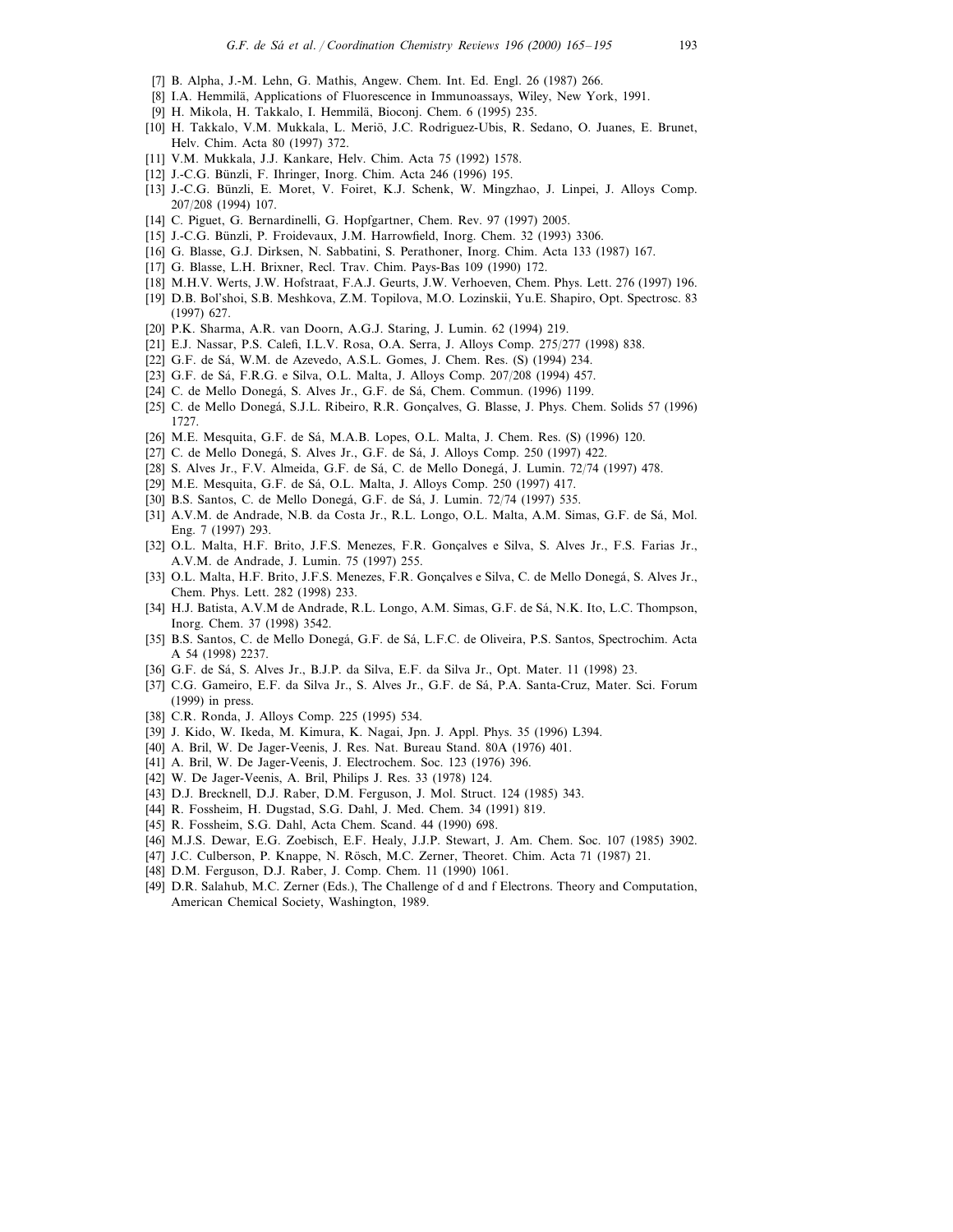- [50] A.V.M. Andrade, N.B. Costa Jr., A.M. Simas, G.F. de Sá, Chem. Phys. Lett. 227 (1994) 349.
- [51] (a) J.J.P. Stewart, J. Comp.-Aided Mol. Des. 4 (1990) 1. (b) M.B. Coolidge, J.J.P. Stewart, MOPAC Manual, Frank J. Seiler Research Laboratory, US Air Force Academy, CO 80840, 1990.
- [52] A.V.M. de Andrade, N.B. da Costa Jr., A.M. Simas, G.F. de Sá, J. Alloys Comp. 225 (1995) 55.
- [53] A.V.M. de Andrade, R.L. Longo, A.M. Simas, G.F. de Sá, J. Chem. Soc. Faraday Trans. 92 (1996) 1835.
- [54] (a) J.E. Ridley, M.C. Zerner, Theor. Chim. Acta 32 (1973) 111; 42 (1976) 223. (b) M.C. Zerner, G.H. Loew, R.F. Kirchner, U.T. Mueller-Westerhoff, J. Am. Chem. Soc. 102 (1980) 589.
- [55] M.C. Zerner, ZINDO Manual, QTP, University of Florida, Gainesville, FL 32611, 1990.
- [56] H.J. Batista, A.V.M. de Andrade, R.L. Longo, A.M. Simas, G.F. de Sá, L.C. Thompson, J. Lumin. 72/74 (1997) 159.
- [57] A.V.M. de Andrade, N.V. da Costa Jr., O.L. Malta, R.L. Longo, A.M. Simas, G.F. de Sá, J. Alloys Comp. 250 (1997) 412.
- [58] A.V.M. de Andrade, N.B. da Costa Jr., A.M. Simas, R.L. Longo, O.L. Malta e, G.F. de Sa´, Química Nova 21 (1998) 51.
- [59] J.H. Van Vleck, V.F. Weisskopf, Rev. Mod. Phys. 17 (1945) 227.
- [60] H. Townes, A.L. Schawlow, Microwave Spectroscopy, Dover, New York, 1975.
- [61] S. Alves Jr., Ph.D. Thesis, Departamento de Quı´mica Fundamental, UFPE, Brazil, 1998.
- [62] G.B. da Rocha, Masters Dissertation, Departamento de Química Fundamental, UFPE, Brazil, 1998.
- [63] R.L. Longo, IX Brazilian Symp. Theoretical Chemistry, 5, Caxambu, Brazil, 1997.
- [64] E.M. Lucena, P.N.M. dos Anjos, R.L. Longo, in preparation.
- [65] P.N.M. dos Anjos, W.M. Azevedo, G.F. de Sá, O.L. Malta, J. Lumin. 72/74 (1997) 487.
- [66] R.D. Peacock, Struct. Bond. 22 (1975) 83.
- [67] L.J.F. Broer, C.J. Gorter, J. Hoogschagen, Physica 11 (1945) 231.
- [68] O. Deutschbein, Ann. Phys. 36 (1939) 183.
- [69] B.R. Judd, Phys. Rev. 127 (1962) 750.
- [70] G.S. Ofelt, J. Chem. Phys. 37 (1962) 511.
- [71] B.R. Judd, Operator Techniques in Atomic Spectroscopy, McGraw-Hill Book Company, New York, 1963.
- [72] B.L. Silver, Irreducible Tensor Methods: An Introduction for Chemists, Academic Press, London, 1976.
- [73] E.U. Condon, H. Odabasi, Atomic Structure, Cambridge University Press, Cambridge, 1980.
- [74] C.K. Jørgensen, B.R. Judd, Mol. Phys. 8 (1964) 281.
- [75] O.L. Malta, S.J.L. Ribeiro, M. Faucher, P. Porcher, J. Phys. Chem. Solids 52 (1991) 587.
- [76] O.L. Malta, M.A. Couto dos Santos, L.C. Thompson, N.K. Ito, J. Lumin. 69 (1996) 77.
- [77] J.J. Dallara, M.F. Reid, F.S. Richardson, J. Phys. Chem. 88 (1984) 3587.
- [78] O.L. Malta, Chem. Phys. Lett. 88 (1982) 353.
- [79] M. Faucher, D. Garcia, Phys. Rev. B 26 (1982) 5451.
- [80] B.R. Judd, J. Chem. Phys. 70 (1979) 4830.
- [81] S.I. Weissman, J. Chem. Phys. 10 (1942) 214.
- [82] G.A. Crosby, Mol. Cryst. 1 (1966) 37.
- [83] G.F. Buono-Core, H. Li, B. Marciniak, Coord. Chem. Rev. 99 (1990) 55.
- [84] I.M. Alaoui, J. Phys. Chem. 99 (1995) 13280.
- [85] O.L. Malta, J. Lumin. 71 (1997) 229.
- [86] F.R. Gonçalves e Silva, O.L. Malta, J. Alloys Comp. 250 (1997) 427.
- [87] W.T. Carnall, H. Crosswhite and H.M. Crosswhite, Energy level structure and transition probabilities of the trivalent lanthanides in LaF3, Argonne National Laboratory Report, unnumbered, 1977.
- [88] J.T. Yardley, Introduction to Molecular Energy Transfer, Academic Press, New York, 1980, Chap. 7.
- [89] A.V.M. de Andrade, M.A. de Brito, A.L. Coelho, G.F. de Sá, Inorg. Chim. Acta 19 (1976) 20.
- [90] S. Petoud, J.-C.G. Bunzli, K.J. Schenk, C. Piguet, Inorg. Chem. 36 (1997) 1345.
- [91] J.A. Detrio, Phys. Rev. B 4 (1971) 1422.